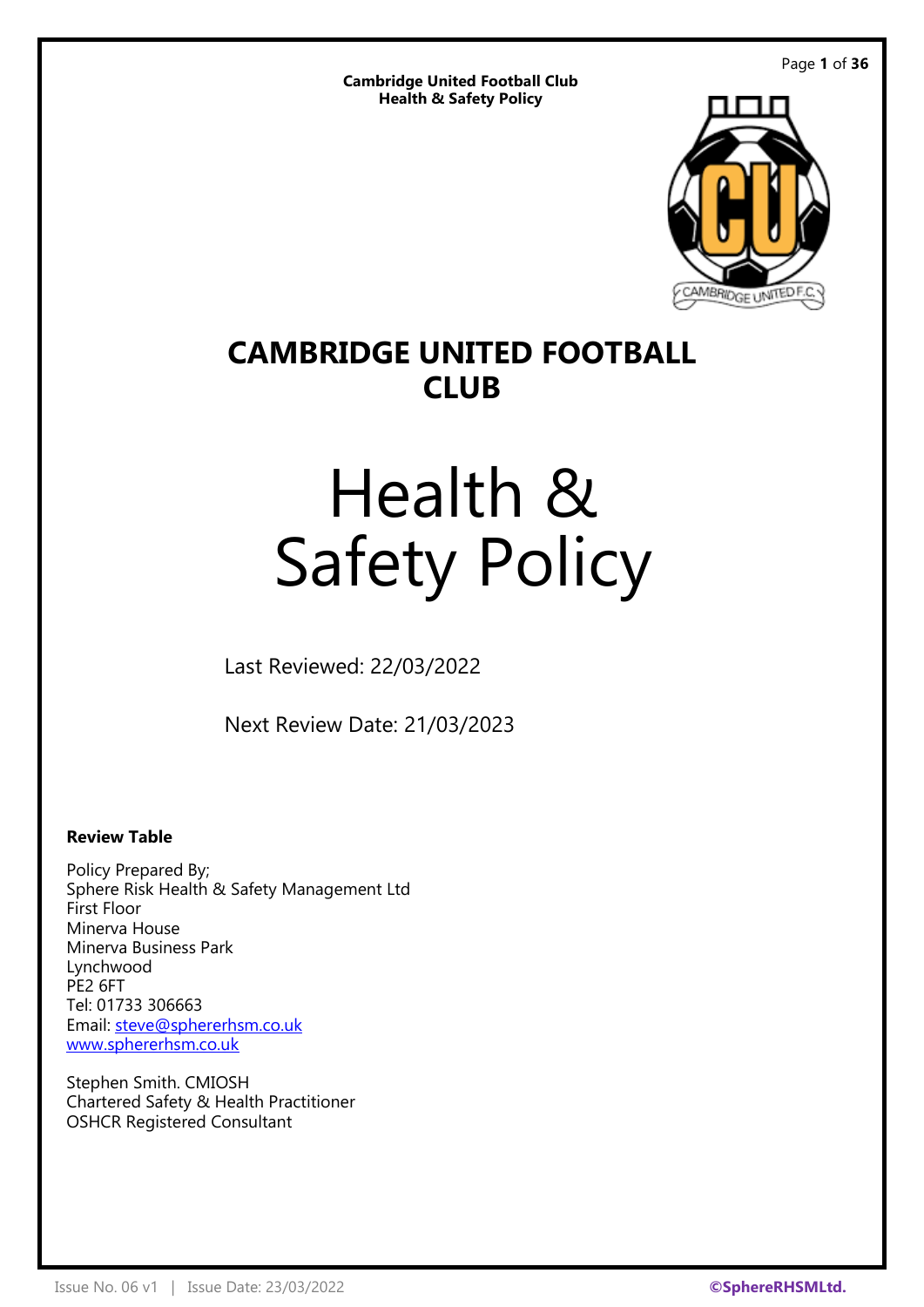## **1.0 Health & Safety Management System**

The Board of Directors accept that they are ultimately responsible for the actions of the Company under their control. However, they clearly cannot be responsible for every aspect of Health and Safety but must delegate these duties to responsible persons within The Company. The organisation chart shows the basic structure of the Company and outlines the way in which this is delegated to the senior staff together with their areas of responsibility.

In accordance with the requirements of the Management of Health & Safety at Work Regulations 1999 (as amended), The Company feels it does not have an employee with adequate knowledge and experience to fulfil the role of health and safety advisor and, so it has appointed external advisors to this function. The Advisors are Sphere Risk Health & Safety Management Ltd First Floor, Minerva House, Minerva Business Park, Lynchwood PE2 6FT.

With regards to driving Health and Safety forward, there will be strong commitment from the Board of Directors and Staff. The Board of Directors have shown this commitment in The Company's Health & Safety policy statement. The following diagram illustrates the basic building blocks of a progressive health and safety management system. The Company's procedures are based on this accepted model.

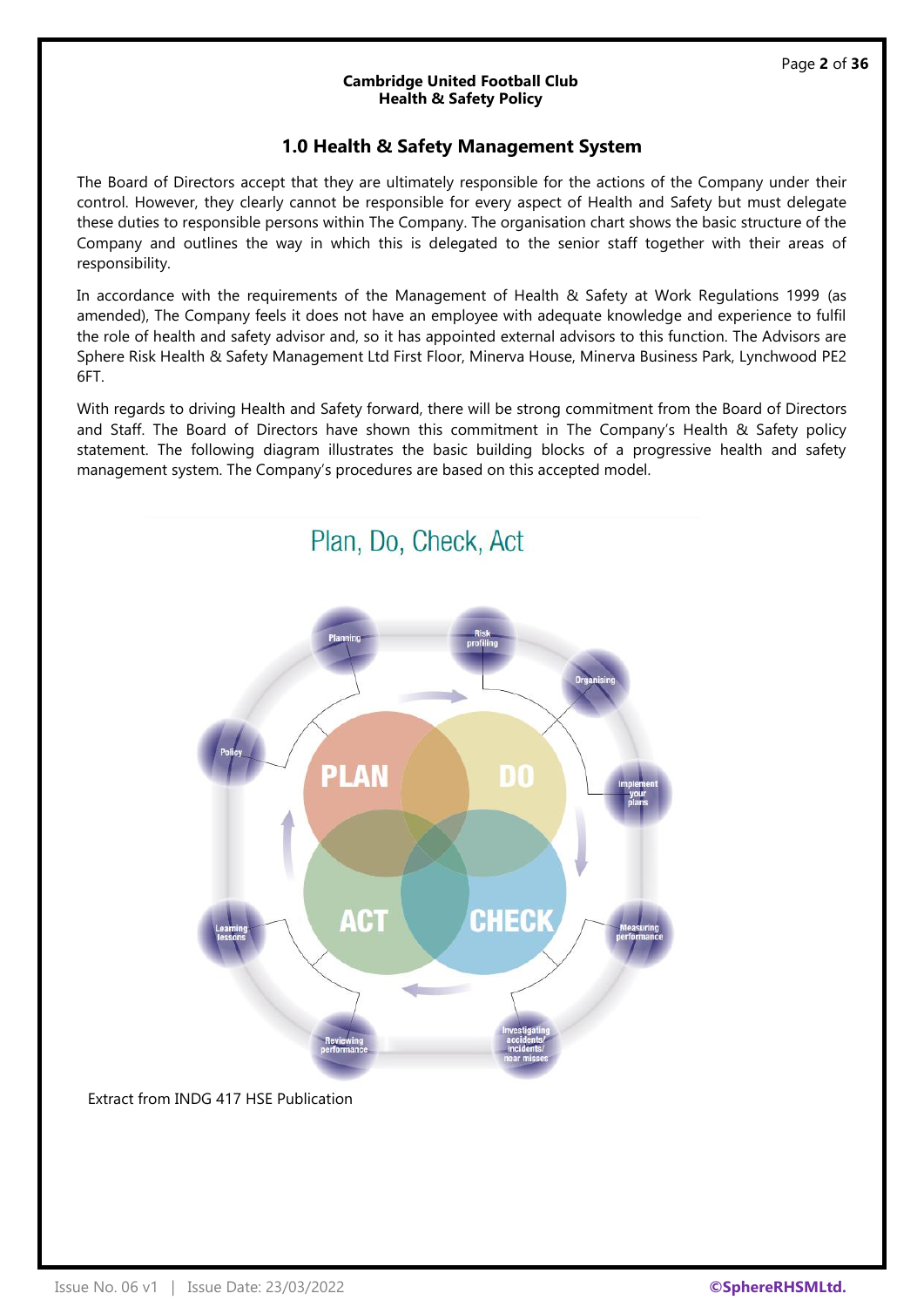#### **1.1 Health and Safety Policy Statement**

- a. The Health and Safety at Work Act 1974 and other relevant legislation obliges statutory duties on employers and employees. It is the policy of Cambridge United Football Club (also referred to as 'The Company') to carry out these statutory duties, so far as is reasonably practicable, and to ensure that the responsibilities for Health and Safety are properly assigned, accepted and fulfilled at all management levels. Employees are required to fully co-operate and support this legal requirement.
- b. The Company will ensure that all reasonably foreseeable practical steps are taken to safeguard the Health, Safety and Welfare of all employees and visitors to the premises or operations under the Company's control.
- c. Our aim is zero lost time accidents with the objective of training & utilising our staff to become a safety conscious workforce which utilises current best practice.
- d. The Company is committed to continuous improvement in health and safety within all areas and aspects of Cambridge United Football Club's undertaking. In this respect it will take all necessary steps to ensure that at all times there is appropriate resourcing in the provision of manpower, materials and training, for the organisation and arrangements for health and safety.
- e. The Company will, so far as is reasonably practicable, ensure that:
	- i. The provision and maintenance of plant and systems of work are safe and without risk to health.
	- ii. Arrangements for use, handling, storage and transport of articles and substances for use at work are safe and without risk to health.
	- iii. Adequate information is available with respect to articles detailing the conditions and precautions necessary to ensure that when properly used they will be safe and without risk to health.
	- iv. The maintenance of all plant, machinery and equipment at any premises or operations under our control are safe to employees, contractors and any other person who may be affected.
	- v. The working environment of all employees is safe and without risk to health, and that adequate provisions are made with regard to the facilities and arrangements for their welfare at work'
	- vi. The Health and Safety Policy is appraised and updated at least annually or after any unplanned or unconsidered event, following liaison with our company Health and Safety Consultants.
	- vii. Health & safety management systems will be tailored to HS (G) 65 guidelines with adequate resources being provided for this requirement.
	- viii. All staff, contractors or sub-contractors will be advised of any changes to this policy.
	- ix. Communication of any such changes will be made to all employees in line with the Health & Safety (Consultation with Employees) Regulations 1996.

Signed: **| Business Director (on behalf of the CUFC Board of Directors)**

Date: 22/03/2022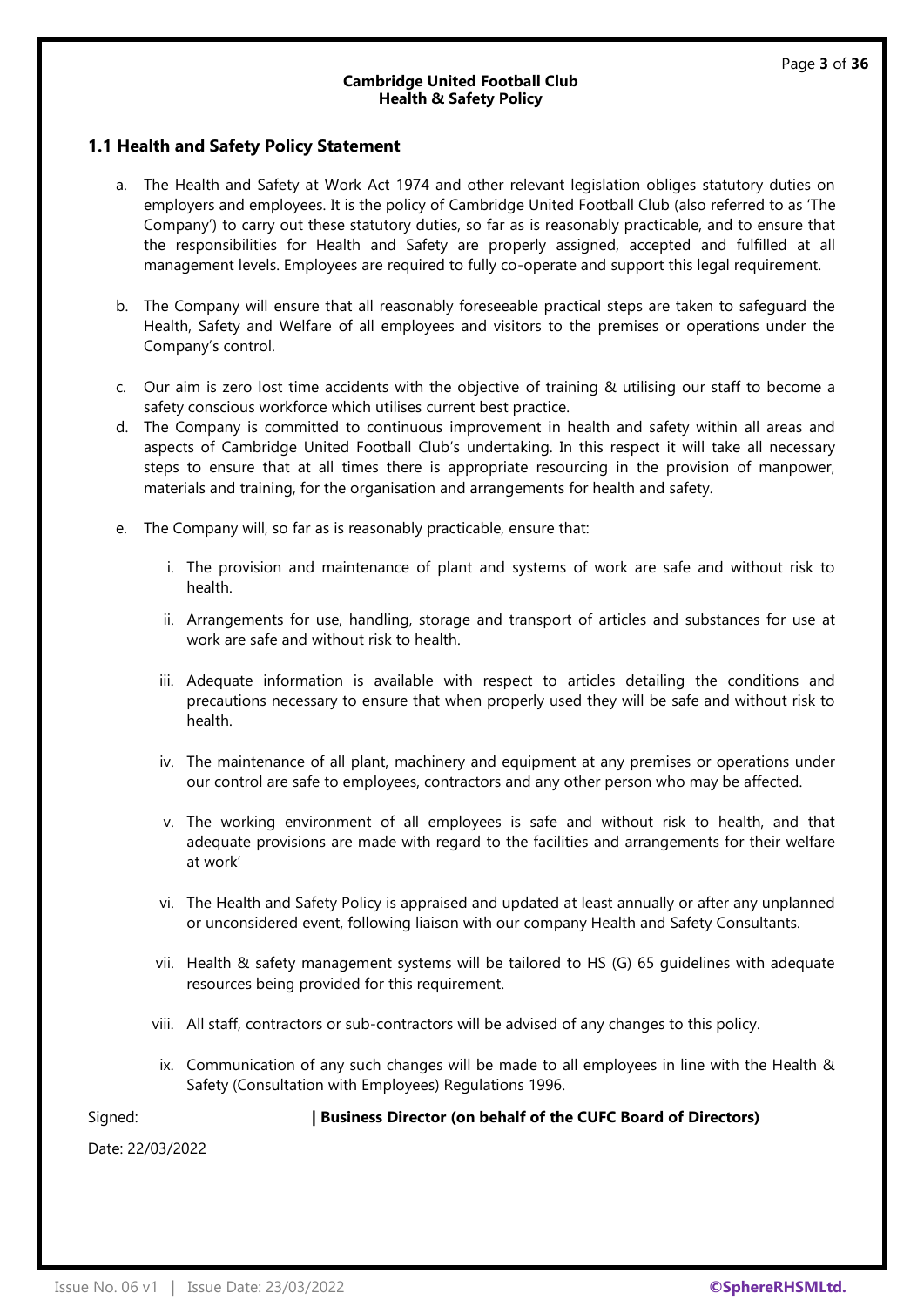#### **1.2 Environment Policy Statement**

Cambridge United Football Club is committed to conducting its business operations in an environmentally responsive manner and recognises the need to continually improve its operations, where practicable, in order to further reduce its effects on the environment.

In order to achieve these overall objectives, the following policy has been adopted:

- To identify and use materials/processes that reduce the risk of pollution
- To re-use, recycle and responsibly dispose of any material in a practical manner
- To promote natural resource conservation by the efficient use of energy and the minimum use of raw materials
- To minimise discharges, emissions and waste and their environmental effects, including maximisation of recycling
- To set environmental objectives and targets against which to measure improvements of environmental improvement
- To ensure compliance with environmental legislation
- To document procedures and continuously monitor progress in environmental performance through regular measurement, review and audit, utilising a management system compliant with ISO 14001
- To ensure that all employees are made aware of environmental issues through a programme of training relevant to their roles.
- To provide information on environmental performance to all interested parties
- To review the Environmental Policy and arrangements at least annually

#### Signed: **| Business Director (on behalf of the CUFC Board of Directors)**

Date: 22/03/2022

#### **1.3 Statement of Principal Hazards**

The following is a list of considered principal hazards which are controlled by the management and organisation of The Company.

- Emergency procedures
- Portable Electrical equipment
- Lifting and Moving equipment
- Loading & Unloading activities
- Vehicle Use
- Office Related Dusts & Substances
- **Energy Systems and Utilities**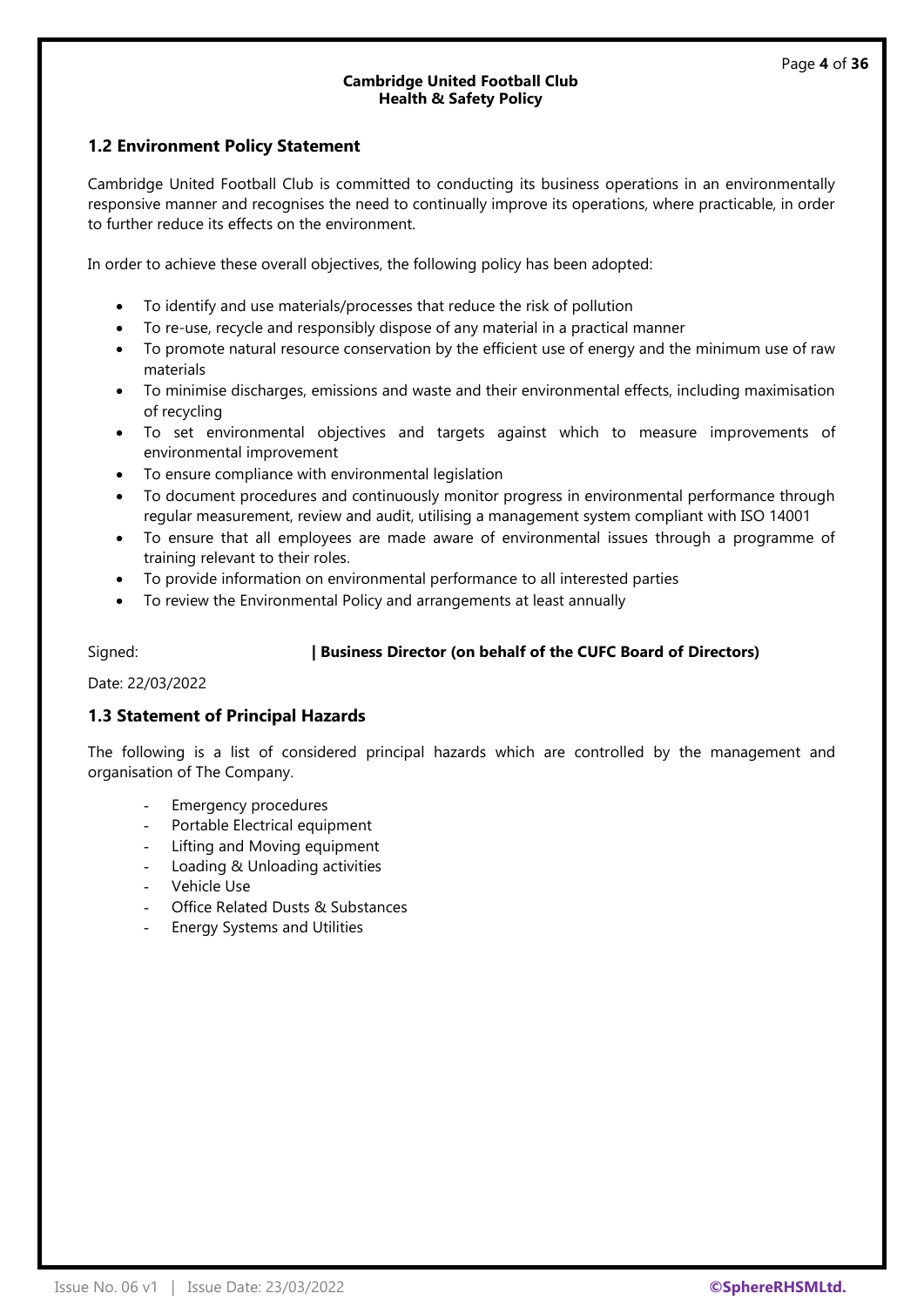## **2.0 Organisation and Responsibilities**

## **2.1 Company Structural Diagram**

See appendix 1 for Company Organogram.

Cambridge United Football Club - also referred to as "The Company" within this document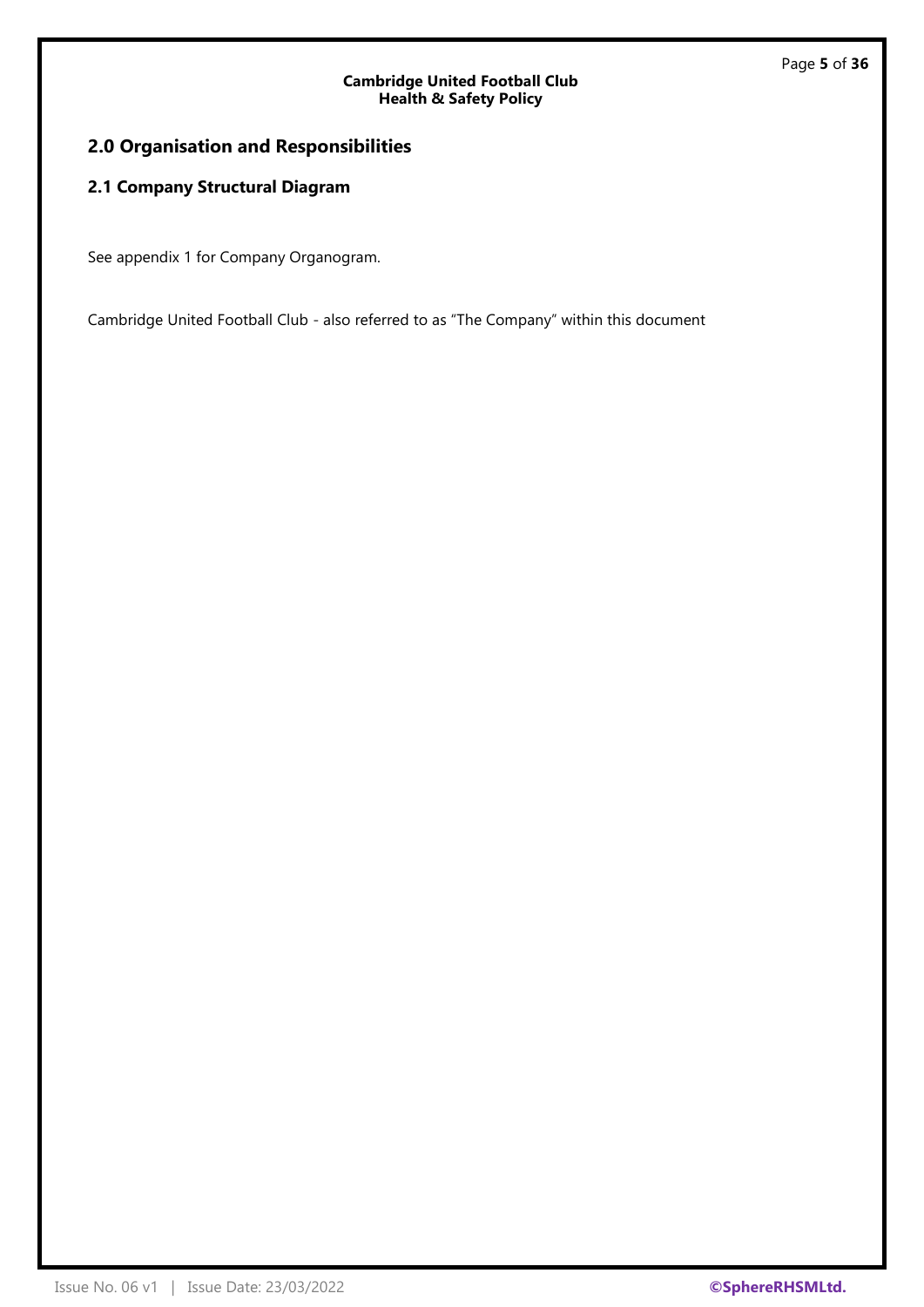## **2.2 Board Members Duties**

- a. Demonstrate & provide clear leadership on Health & Safety matters
- b. Ensure that safety and health is given the same priority as any other organisational responsibility
- Provide adequate resources for the organisation to comply with essential legislation obligations and internal safety plans as agreed in committee or other official meetings
- d. Ensure that a nominated Safety person is appointed
- e. Have overall responsibility for Health and Safety within the Organisation and produce clear safety planning for the organisation.
- f. Delegating the necessary authority to one or more persons within the Organisation for the implementation of the policy.
- g. Comply with the Directors Responsibilities guidance as issued by the HSE.

## **2.3 Financial Director**

- a. Ensure that the Health & Safety policy and any safety procedures are being used, implemented and fulfilled in a timely manner
- b. Ensure that unsafe actions are stopped, where reasonably practicable, and that safe corrective actions are implemented in a timely manner
- c. Ensure that site hazards are rectified or if they cannot be rectified then these are reported through to the Boards appointed Safety person immediately
- d. Ensure that safety systems and procedures are audited where applicable
- e. Ensure persons are adequately trained for their role
- f. Ensure that accident or incident investigations take place for learning outcomes and organisational improvement
- g. Provide an arbitrator to any dispute on Health and Safety and shall have the final decision, where appropriate, within the confines of any relevant laws etc., in any such dispute.
- h. To provide a structure and organisation for Safety & Health issues to be dealt with in a timely manner
- Ensure that Managers & Supervisors actively involve themselves in implementation of the Health and Safety Policy and its actions
- j. Shall take reasonable care of their own Health & Safety and that of anyone who may be affected by their acts or omissions.

## **2.4 Managers & Supervisors Duties**

- a. Demonstrate clear leadership on Health & Safety matters within their environment
- b. Must fully familiarise themselves with the Organisation Safety Policy.
- c. Must ensure that all employees in his/her section know the whereabouts of the Fire, Emergency and First Aid facilities.
- d. Must ensure that designated employees in his/her section know the whereabouts of the firefighting equipment, how to use it effectively and the Fire Safety Rules and procedures.
- e. Must ensure that adequate supervision is available at all times where young or inexperienced workers are concerned.
- f. Shall, if required, accompany the Safety Officer on inspections and co-operate with him on safety matters.
- g. Shall ensure that all safety/emergency devices are properly fitted, regularly checked and properly maintained.
- h. Shall ensure that all safety rules/procedures are observed by staff and temporary workers
- i. Ensure that protective clothing and equipment is worn when required.
- j. Shall maintain good housekeeping in his/her area.
- k. Shall ensure that all employees receive adequate training to allow them to do their job safely.
- l. Ensure that all new employees are informed of the Organisation's Safety Policy and Procedures
- m. Ensure that any unsafe machine or tool is adequately immobilised such that it cannot under any circumstances be used until the machine/tool has been repaired and made safe.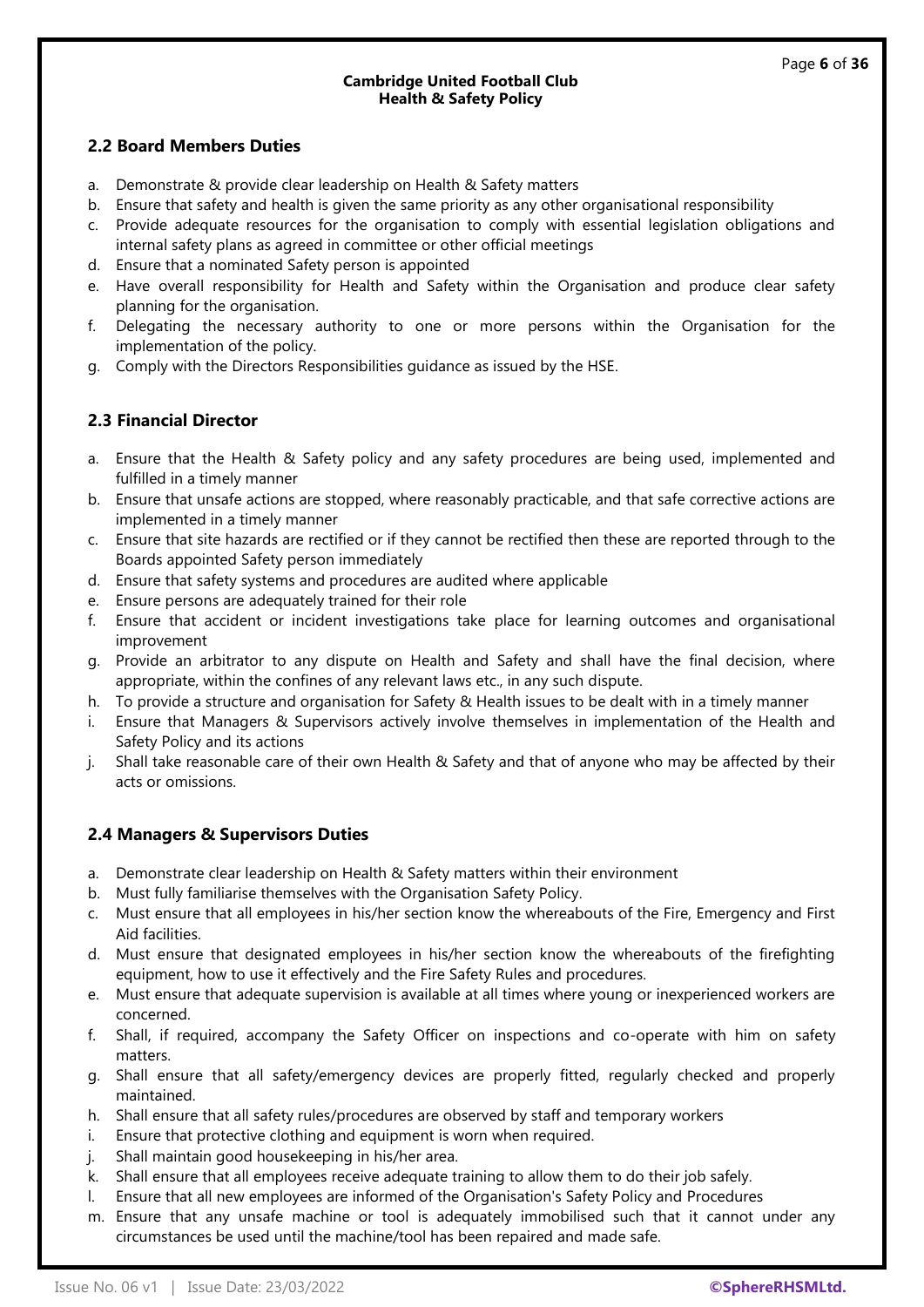- n. Maintain a vehicle operator register, where applicable, and advise where necessary on any training before any person is appointed to the register.
- o. Stop any unsafe actions and implement safe corrective actions immediately
- p. Ensure that all work necessary to ensure safety and good health is carried out as soon as possible
- q. Check the fire equipment in their area and ensure that it is serviced or inspected regularly by the Organisation's nominated Fire Personnel.
- r. Rectify site hazards within a timely manner, or if they cannot rectify then report site hazards to Senior Management.
- s. Shall take reasonable care of their own Health & Safety and that of anyone who may be affected by their acts or omissions.

## **2.5 Health, Safety and environment Advisors Responsibilities**

Advisors will be responsible for:

- a. Ensuring the objectives of the Health and Safety Policy are fully understood and observed by all levels of Management and employees.
- b. Monitoring the effectiveness of the Health and Safety Policy and procedures and ensuring that any necessary changes are made and maintained in line with development.
- c. Ensuring that adequate communication channels are maintained so that information concerning Health and Safety matters which may affect any employee is communicated to them and any matter concerning Health and Safety raised by any employee is directed to the appropriate member of management, necessary action will then be taken.
- d. Ensuring that The Company's senior management team is advised of any subject, object or item deemed to be unsafe or any breach of Company/statutory regulations/requirement which cannot be effectively remedied.
- e. Ensuring that new employees or representatives are advised as to the nature of The Company best practices, safe systems of work and work rules. This is to ensure they can behave safely whilst on Company business.
- f. Investigating along with Supervisors, all accidents or near misses to determine the cause(s) and to ensure action is taken to prevent any recurrence.
- g. Ensuring adequate stocks of suitable Personal Protective Equipment are available, issued and worn where ever necessary. Maintaining registers relating to Health, Safety and Welfare.
- h. Liaison with the companies Health and Safety advisors who in turn can liaise with the Health and Safety Executive or other government / independent bodies on matters concerning the Health and Safety of employees.
- i. Liaison with other departments or sections when necessary in matters concerning the Health safety and welfare of all employees.
- j. Co-ordinating The Company Fire Prevention Policy and liaise with other Company Fire Protection Officers, and other similar outside professional bodies.
- k. Ensuring, so far as is reasonably practicable, the compliance of The Company with all relevant Fire prevention and allied precautionary measures.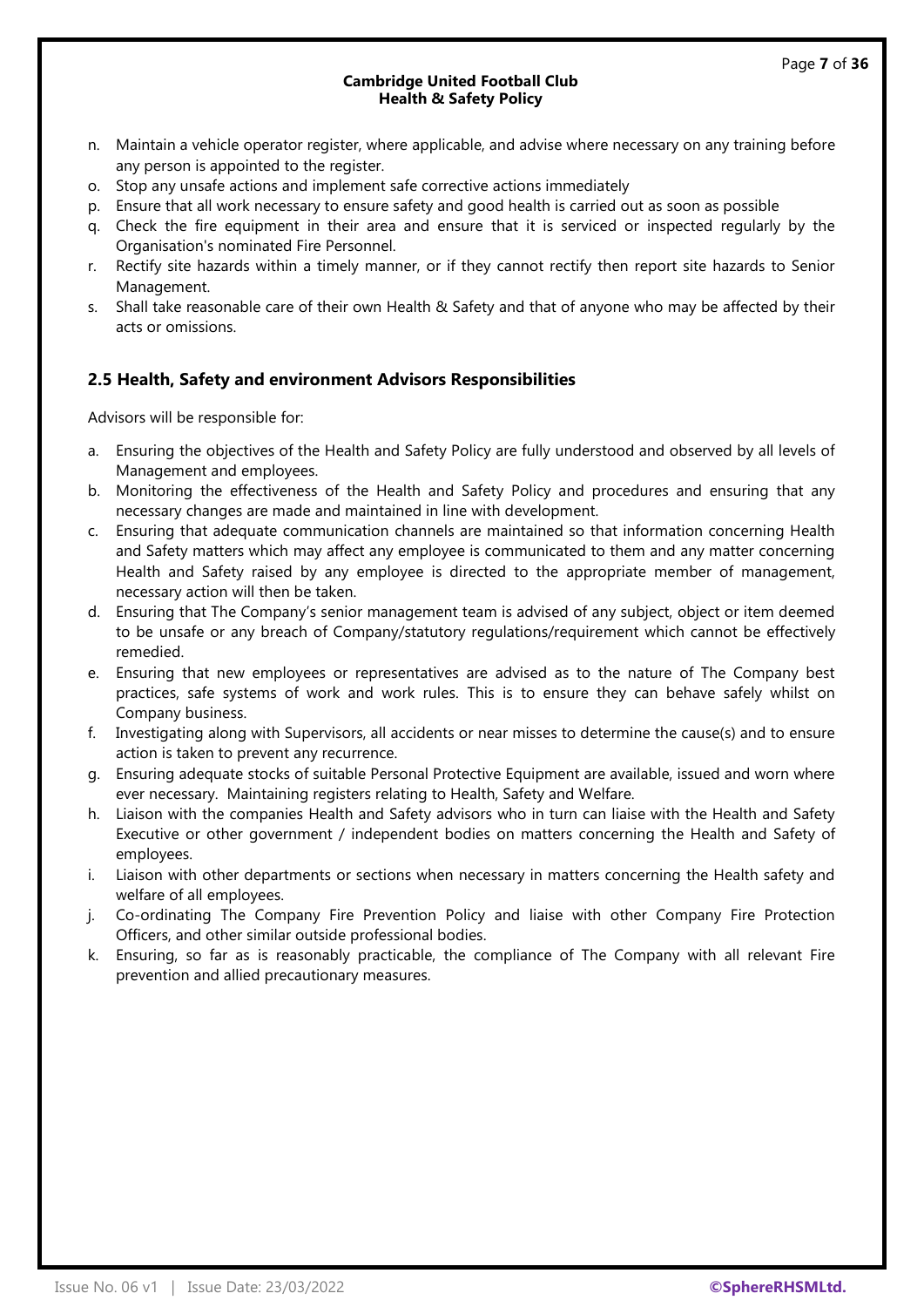## **2.6 Employees Responsibilities**

Employees have responsibility for:

- a. Observing all safety rules at all times and conforming to all safety instructions provided by Supervision and anyone with responsibility for safety.
- b. Conforming to The Company policy for Health and Safety and employee's duties as laid out in the Health and Safety at Work Act.
- c. Reporting all accidents and near misses to management.
- d. Co-operating with the safety officer in investigating all accidents and incidents.
- e. Wearing all issued personal protective clothing and issued personal protective equipment.
- f. Properly using any safety device involved in their work.
- g. Not miss-using anything provided in the interests of Health & Safety and Welfare.
- h. It shall be the duty of every employee at work:
	- i. To take reasonable steps for the Health and Safety of themselves and of other persons who may be affected by their acts of omissions at work.
	- ii. To co-operate with the management so far as is necessary to enable that duty or requirement to be performed or complied with.
	- iii. To not tamper with equipment provided for Health & Safety purposes
	- iv. To look after and safely store personal protective equipment
	- v. To not use chemicals without there being a suitable assessment and being in receipt of that assessment
	- vi. To not use work equipment, whether purchased or hired, without first being suitably trained on the equipment
	- vii. To ensure that first aid boxes sited within vehicles are kept tidy and complete
	- viii. To undertake user checks and visual inspections on electrical equipment

## **2.7 Contractors Responsibilities**

- a. Shall make themselves familiar with and conform to the Health and safety procedures of the organisation at all times.
- b. Shall take reasonable care of their own Health & Safety and that of anyone who may be affected by their acts or omissions.
- c. Shall wear appropriate safety equipment and use appropriate safety equipment and shall not misuse or interfere with anything so provided in the interests of Health and Safety at work.
- d. Will conform to all instructions given by the Organisation and others, with regards to safety & health, with a responsibility for Health & Safety.
- e. Will report all accidents incidents/near miss events, environmental damage and collateral damage to Line Management whether persons are injured or not.
- f. Rectify site hazards within a timely manner, or if they cannot rectify then report site hazards to Line Management.
- g. Have a responsibility for ensuring that the Health and Safety policy is followed in spirit and in action
- h. Will not intentionally or recklessly interfere with or misuse anything provided in the interests of Health, Safety or Welfare.
- i. If they are a forklift truck or other vehicle driver, to drive vehicles with extreme care at all times and observe all recognised working practices, safety precautions and traffic signs.
- j. Shall maintain equipment in accordance with current best practice procedures and are liable for their own safety instruction.
- k. Shall only work on equipment for which they have previously been trained.
- l. If a defect is found with the machine, not use the machine until the defect has been made good and the machine safe to use.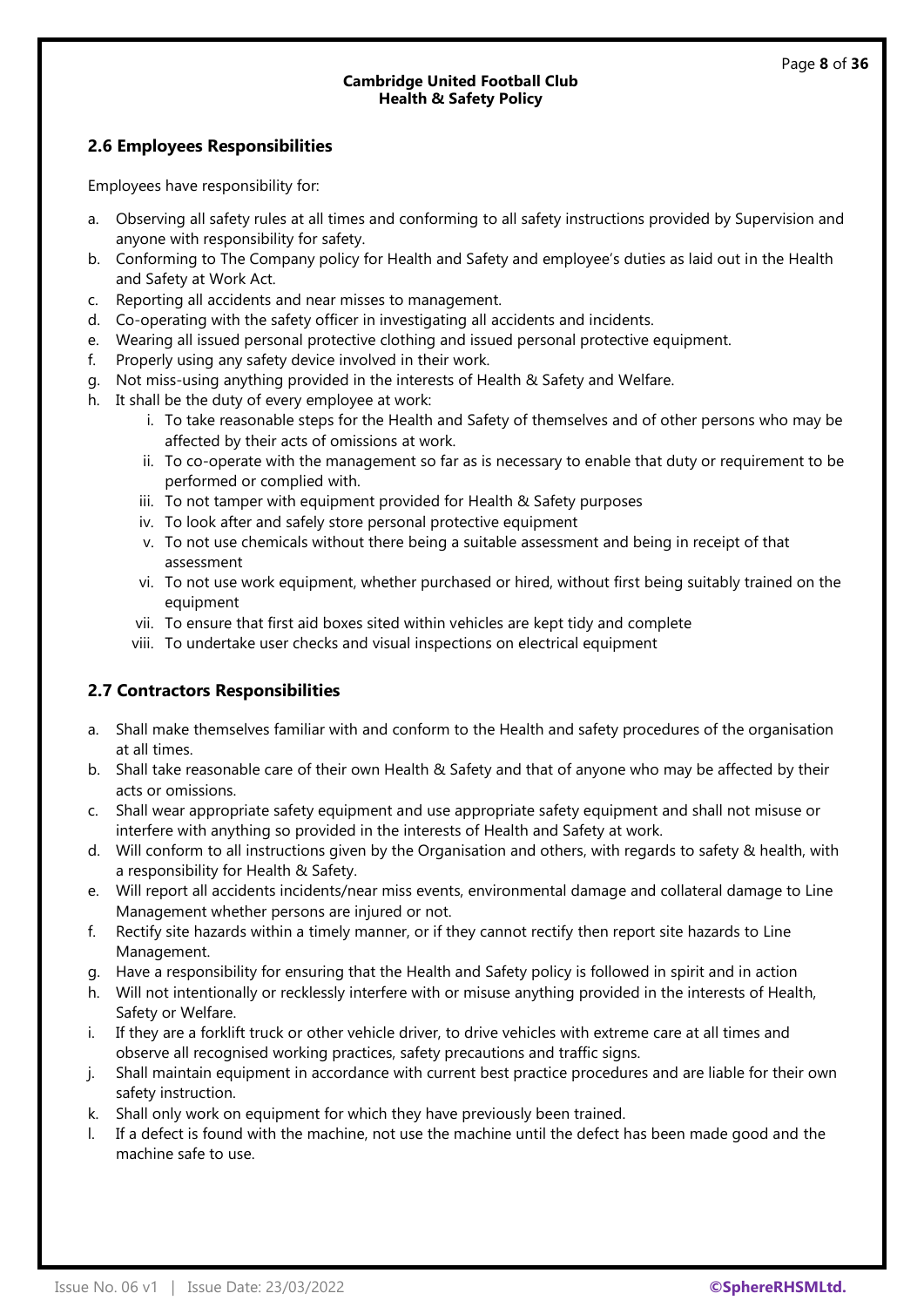## **2.8 Visitors Responsibilities**

Are owed a duty of care by The Company, and it is The Company's responsibility to ensure that visitors access and egress is controlled, that they are made aware of The Company's Health and Safety rules and it is made difficult for them to come to harm.

This is achieved by restricting access through procedural control and accompanying Visitors when possible.

## **3.0 Appointed Persons**

## **3.1 Welfare**

The Company will ensure that essential welfare facilities are provided at the Club. These will consist of at least toilets, hot/warm running water, an eating/restroom & drying room.

#### **3.2 First Aid**

The following persons have successfully completed the first aid course to become recognised first aiders. (Records held with personnel file)

The Company will ensure that there is at least one first aider available on site or at the club with a basic first aid kit.

#### **3.3 Health, Safety and Environment Concerns**

The following persons have been appointed to overview and supervise Health Safety & Environmental concerns on site

Alex Tunbridge - CEO Graham Daniels, Renford Sargent, Christoph Loch, Ian Mather, Godric Smith, Shaun Grady, Dave Matthew-Jones - Board of Directors Dominic Knighton – Academy Manager Ben Strang – Sporting Director Andy Beattie – General Manager Ian Darler - Stadium Manager and Head Groundsman Stephen Smith CMIOSH Shahida Akhtar TechIOSH Gary Van Zandt AIOSH Ian Cullingford CMIOSH Nic Petruzziello TechIOSH

#### **3.4 Communication with Workforce**

The Company will use face to face meetings and toolbox talks to communicate health safety and environmental information and awareness.

#### **3.5 Health & Safety Training**

Staff will be given training commensurate with the role within the organisation. This training will be specified within their job description, continued into their induction and then further updated within appraisals.

Line Managers are responsible for ensuring this training is undertaken.

#### **3.6 GDPR**

From a H&S point of view its simple:

• Keep all injury related documents for 6 years (accident book, emails, etc)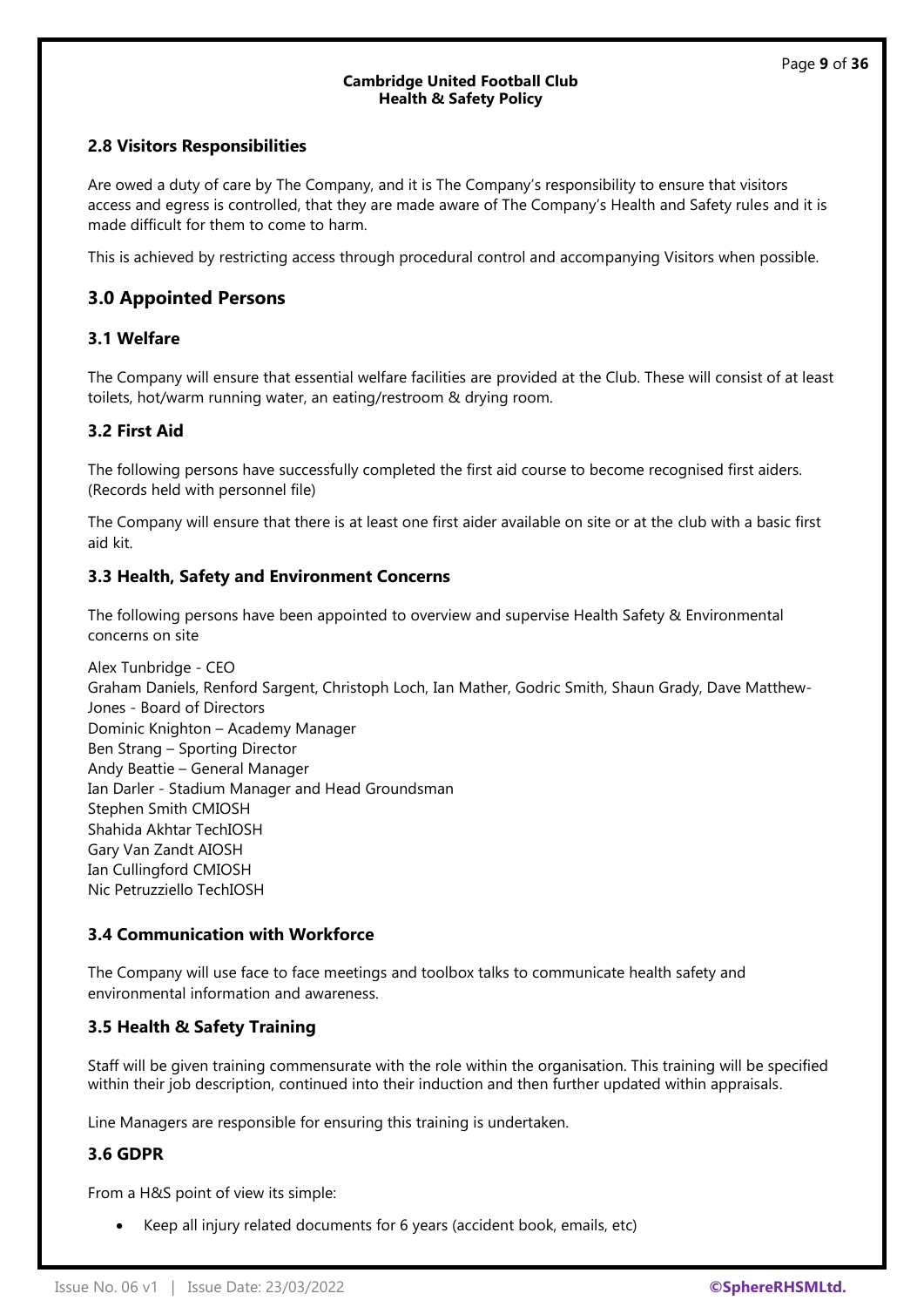- Keep all ill health related documents for 30 years (whether these may be muscular skeletal, lung function, hearing, etc)
- Keep all training documents for 30 years (online training, face to face, etc)

#### **3.7 Monitoring, Auditing & Review**

This Policy and the Health and Safety management systems within the organisation will be reviewed at least annually or when a major incidence or change of legislation occurs.

Site inspections will be carried out by Supervision at least monthly with the necessary report being filed within the Office. Items which need to be addressed and improved will be undertaken in a timely manner commensurate with the issue at hand and in a similar manner to "Priority of Actions determined by Risk Ranking" table within Section 5.1

## **3.8 Communication & Coordination**

Projects will be managed via essential lines of communication by face to face meetings, letters, email & telephone calls. If required changes to the project will be communicated to the responsible person via email or letter format. The Manager responsible for external project will manage the communication process with regards to the project at hand.

## **4.0 Health, Safety & Environment Accident/Incident/Near Miss Reporting Policy**

## **4.1 Accident/Incident Reporting**

- a. It is our policy to report all notifiable accidents, industrial diseases and dangerous occurrences to comply with the Reporting of Injuries, Diseases and Dangerous Occurrences Regulations 2013. We will also record all injuries in the Accident Book, as required by the Social Security (Claims and Payments) Regulations 1979.
- b. Environmental incidents will be reported to the Environment Agency.
- c. The Board Directors with assistance as required from the Health & Safety Advisor is responsible for reporting all notifiable accidents to the enforcing authority and also for collecting and collating information on all accidents so that we can find ways to eliminate causes.
- d. Reportable accidents and incidents must be notified online via [www.hse.gov.uk/riddor](http://www.hse.gov.uk/riddor)
- e. Employees must report all injuries to the Board of Directors immediately after treatment.
- f. The Accident Book must be fully completed for all injuries incurred at work, however minor. Accident books are located within the office and in Company vehicles.
- g. If, because of their injury, employees are incapable of making an immediate entry, then that entry must be made by their Manager, the first-aider, the appointed person, or a nominated person, who will sign the entry once only, in column 2.
- h. The Accident Book will be investigated at least monthly by the Board of Directors or the Safety Advisor
- i. Following any accident that requires treatment, the Board of Directors will notify the Safety Advisor, who will:
- j. Investigate and complete an accident report.
- k. Notify the HSE, via [www.hse.gov.uk/riddor](http://www.hse.gov.uk/riddor) if the accident is reportable.
- l. Also, following any accident that requires treatment, the Board of Director will take statements and retain any other documents or items related to the accident, such as containers (with contents listed), equipment logs, environmental or process recordings, etc.
- m. If the injury is of a serious nature or if there is any doubt, the injured person will be sent to the nearest hospital for treatment.
- n. Although it is not our legal duty, we will notify the enforcing authority of injuries to non-employees and Contractors employees, if the injury takes place on our premises and we become aware of it. It is our legal duty to report injuries to self-employed contractors if they take place on our premises. Accidents and injuries that are reportable to the HSE will also be reported to our employer's liability insurer.
- o. Near misses that had the potential to cause injury must be reported so that the near miss can be investigated to prevent a similar or serious accident from occurring in the future. A near miss is an "unplanned event that did not result in injury, illness or damage – but had the potential to do so". An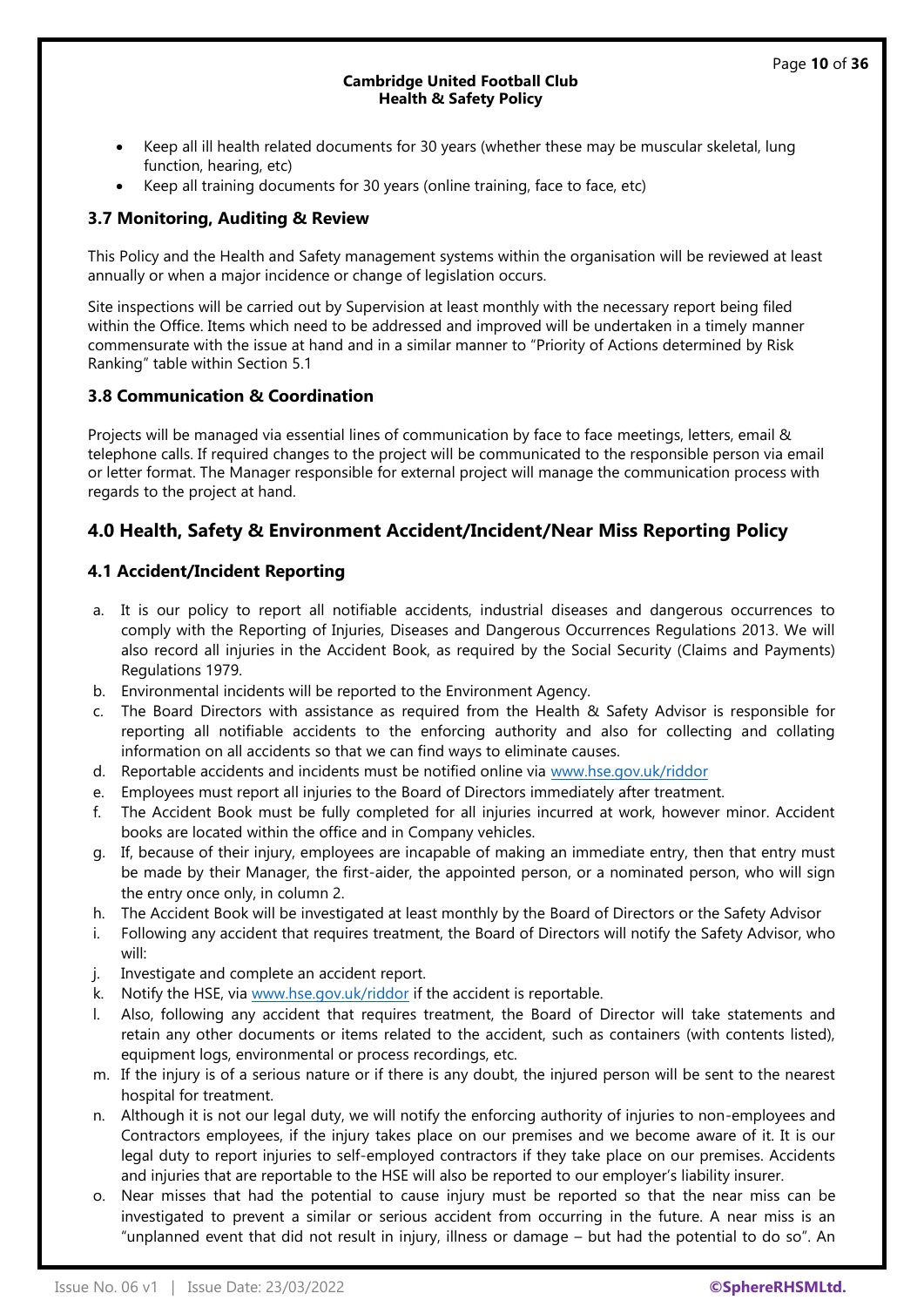example of a near miss could be a roof tile falling from a roof and narrowly missing a person who was standing underneath.

p. Any lessons learned from an accident/incident/near miss must be shared with relevant employees and subcontractors.

## **4.2 Reportable Accidents**

- a. Reportable injuries under RIDDOR are divided into "over 7 day" injuries or specified or fatal injuries. Employers must report all over 7 day injuries to the HSE via the online reporting www.riddor.gov.uk within 15 days. An over 7 day is where an accident at work results in an employee being unable to perform his or her normal work for more than 7 consecutive days. The 7 days excludes the day of the accident, but includes any days that are not working days, such as time-in-lieu, weekends or bank holidays.
- b. For a specified injury or in the event of death, the employer must
	- i. Report the incident as soon as it is practicable. All incidents can be reported online, but a telephone service is also provided for reporting fatal/specified incidents only - call the Incident Contact Centre on 0345 300 9923
- c. Specified injuries are listed in RIDDOR as:

The list of 'specified injuries' in RIDDOR 2013 replaces the previous list of 'major injuries' in RIDDOR 1995. Specified injuries are (Regulation 4):

- fractures, other than to fingers, thumbs and toes
- amputations
- any injury likely to lead to permanent loss of sight or reduction in sight
- any crush injury to the head or torso causing damage to the brain or internal organs
- serious burns (including scalding) which:
	- o covers more than 10% of the body
	- o causes significant damage to the eyes, respiratory system or other vital organs
- any scalping requiring hospital treatment
- any loss of consciousness caused by head injury or asphyxia
- any other injury arising from working in an enclosed space which:
	- o leads to hypothermia or heat-induced illness
	- o requires resuscitation or admittance to hospital for more than 24 hours

RIDDOR also requires that dangerous occurrences must be reported to the HSE. The dangerous occurrences which must be reported under RIDDOR are fully detailed in Schedule 2 of the RIDDOR 2013 and guidance can be found online at [www.hse.gov.uk/riddor](http://www.hse.gov.uk/riddor)

- d. Documents:
	- 1. Accident Record book kept in office
	- 2. Company Accident Report Form
	- 3. Records: Maintained by Board of Directors in the folder marked "Accident Reports & RIDDOR"
	- 4. The record folder will contain the RIDDOR guide, a copy of this policy document, blank and completed copies of documents.
	- 5. Dangerous occurrences and incidents may be reportable. Before reporting such occurrences please refer to the Safety Advisor for help and information.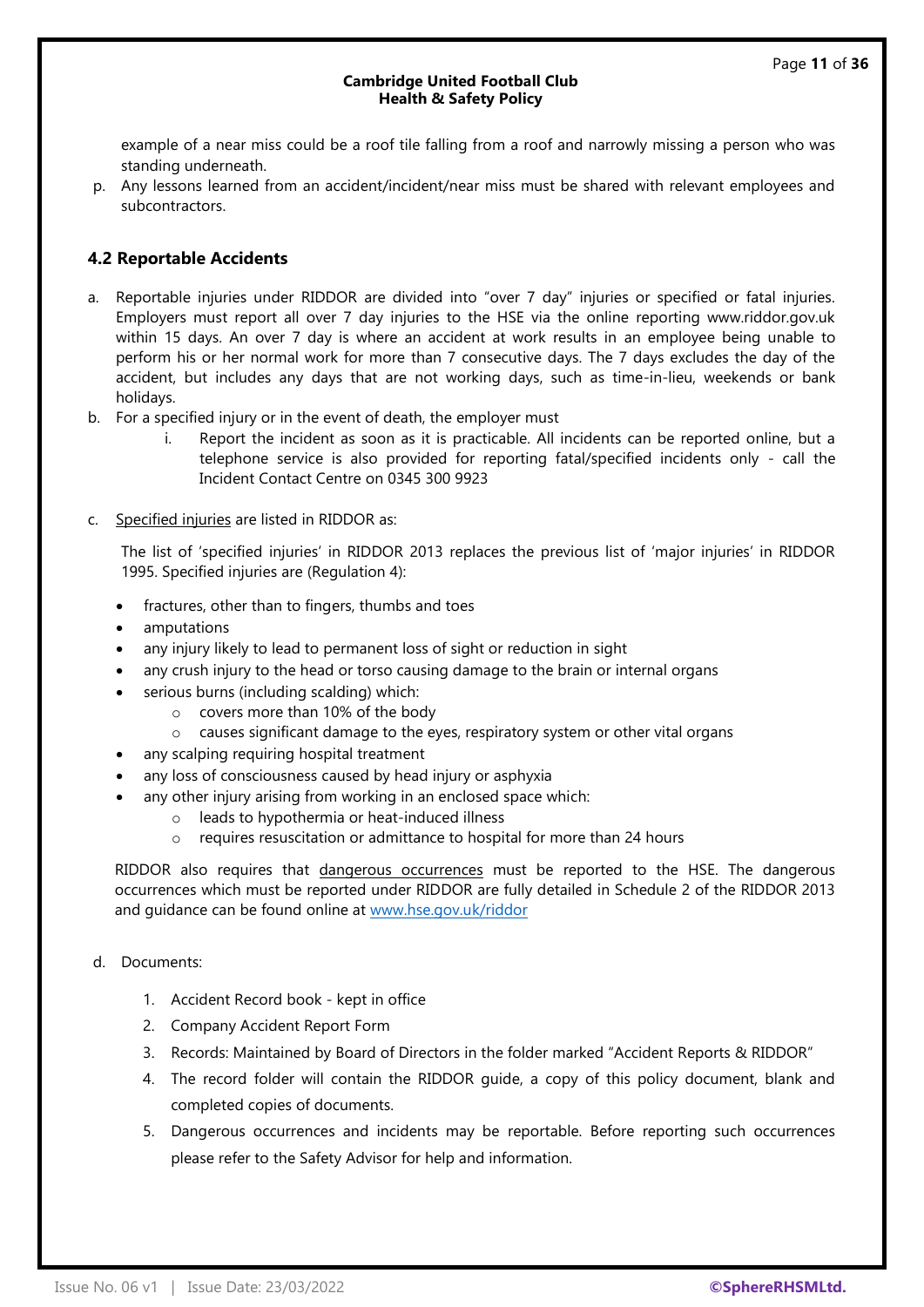## **4.3 Health, Safety & Environment Accident/Incident/Near Miss Report Form**

|                                     | <b>Health, Safety &amp; Environment</b><br><b>Accident/Incident Report</b>                     |            |      |                        |                      |
|-------------------------------------|------------------------------------------------------------------------------------------------|------------|------|------------------------|----------------------|
| Date of<br>Incident:                | DD/MM/YYYY                                                                                     |            |      |                        |                      |
| Time:                               |                                                                                                |            |      |                        |                      |
| Site Location:                      |                                                                                                |            |      |                        |                      |
| Area:                               |                                                                                                |            |      |                        | CAMBRIDGE UNITED F.C |
| Person Affected:                    |                                                                                                |            |      |                        |                      |
| Name:                               |                                                                                                | Job Title: | Sex: |                        | Age:                 |
| Nature & Location of Injury:        |                                                                                                |            |      |                        |                      |
| After Effects:<br>1.)<br>2.)<br>3.) | Additional Information, if any (see RIDDOR Report Form)<br>Additional Information on Incident: |            |      |                        |                      |
| Conclusion:                         |                                                                                                |            |      |                        |                      |
|                                     |                                                                                                |            |      |                        |                      |
|                                     |                                                                                                |            |      |                        |                      |
| Actions:                            |                                                                                                |            |      | Person<br>Responsible: | Date Completed:      |
| 1.)                                 |                                                                                                |            |      |                        |                      |
| 2.)                                 |                                                                                                |            |      |                        |                      |
| 3.)                                 |                                                                                                |            |      |                        |                      |
|                                     |                                                                                                |            |      |                        |                      |
| Investigated by                     |                                                                                                |            |      |                        |                      |
| Name:                               |                                                                                                | Signature: |      | Date:                  | DD/MM/YYYY           |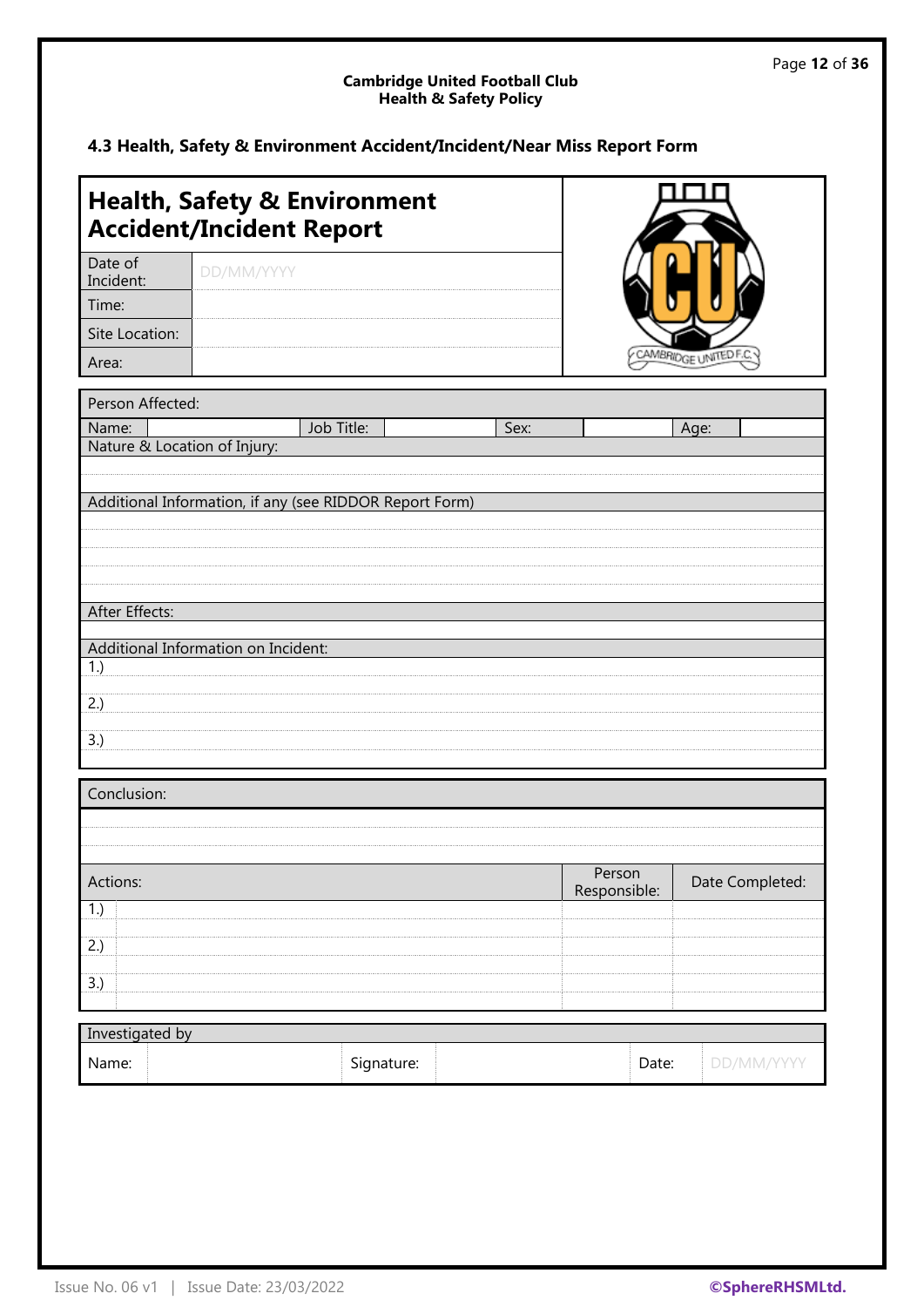## **5.0 Risk Assessment Procedure by Risk**

#### **5.1 Risk Assessment Procedure**

- a. A risk assessment is required by law under The Management of Health & Safety at Work Regulations 1999 (as amended) to evaluate the exposure to risk whilst at work by employees. MHSW Regulation 3 obliges the employer to anticipate systematically, by assessing the risks & recording the findings, as distinct from merely reacting to failure. This procedure will identify the main constituents of a risk assessment format.
- b. The risk assessment should identify the hazard anything with the ability to cause harm and then evaluate the risk – the likelihood that the hazard will occur and its severity in terms of ill health, physical, collateral or environmental damage.
- c. The risk assessment needs to consider all hazards, (these may include the employee, physical, chemical, biological, environmental, energy related sources of risk – non-exhaustive list) and the risks which emanate from that hazard, (e.g. crush injuries, electrocution, eye damage, Mesothelioma).
- d. The responsible persons identified for undertaking risk assessments, fire & workplace assessments would include the competent Health & Safety Advisor or any person nominated by Company management who has competence in undertaking risk assessments.
- e. Risk assessments should be undertaken where there is believed to be a risk to health, safety or welfare and in medium and high risk situations. Low risk situations should be assessed after the medium and high risk areas have been completed.

|            | Priority of Actions determined by Risk Ranking |   |                 |          |                 |    |           |                                                                                                     |
|------------|------------------------------------------------|---|-----------------|----------|-----------------|----|-----------|-----------------------------------------------------------------------------------------------------|
| Likelihood |                                                |   |                 | Priority | Action          |    |           |                                                                                                     |
|            |                                                |   |                 |          |                 | 5  |           |                                                                                                     |
|            |                                                |   |                 | 3        | 4               | 5  | $1.)$ RED | 17 to 25 - Unacceptable risks - Stop activity immediately and<br>improve at once!                   |
|            |                                                | 2 | 4               | 6        | 8               | 10 | 2.) AMBER | 10 to 16 - Acceptable short term risk – Look to improve within a<br>short term specified timeframe. |
| Severity   |                                                | 3 | 6               | 9        | 12 <sup>2</sup> | 15 | 3.) BLUE  | 5 to 9 - Adequately controlled risk – Look to improve at next<br>review.                            |
|            | 4                                              | 4 | 8               | 12       | 16              | 20 | 4.) GREEN | 1 to 4 - Residual risks – No further actions required but ensure<br>controls are maintained.        |
|            | 5                                              | 5 | 10 <sub>1</sub> | 15       | 20              | 25 |           | (Grid taken from IOSH, "Managing Safely".)                                                          |

f. The system uses a matrix with immediate, medium & long term actions which are identified by set phrases which use a numbering system of 1 to 5, these are identified in the table below:

| Key                                                             | $Li = likelihood$ of risk                                                    |                                       | $Se = Severity$                     |  | $RR = Risk$ ranking |                        |  |
|-----------------------------------------------------------------|------------------------------------------------------------------------------|---------------------------------------|-------------------------------------|--|---------------------|------------------------|--|
|                                                                 | The risk ranking is the likelihood multiplied by the severity (Li x Se = RR) |                                       |                                     |  |                     |                        |  |
|                                                                 | Likelihood<br>$1 =$ Unlikely                                                 | $2 = May$ Happen                      | $3 =$ Likely                        |  | $4 = V$ ery Likely  | 5 = Certain / Imminent |  |
| $2 =$ Minor Injury or damage<br>$1 =$ Delay Only                |                                                                              | 3 = Lost time injury, illness, damage |                                     |  |                     |                        |  |
| Severity<br>4 = Major injury, disabling illness or major damage |                                                                              |                                       | $5 =$ single death, multiple deaths |  |                     |                        |  |

- g. The risk assessment needs to identify persons of extra need or special risk groups e.g. the young, the elderly, the pregnant or nursing mothers, persons with an injury.
- h. The risk assessment needs to identify persons working in non-normal conditions e.g. maintenance staff or persons not employed by The Company who may be affected by its actions e.g. the public, cleaner's contractors.
- i. The risk assessment needs to take account of other non-normal states e.g. fire and evacuation conditions or threats from terrorists or activists.
- j. The risk assessment should also be seen as an indicator of what method statements and safe systems of work should reflect and safeguard
- k. The risk assessment will identify areas where health surveillance may be required and desired. Areas which would need some form of health surveillance managed through an occupational health provider would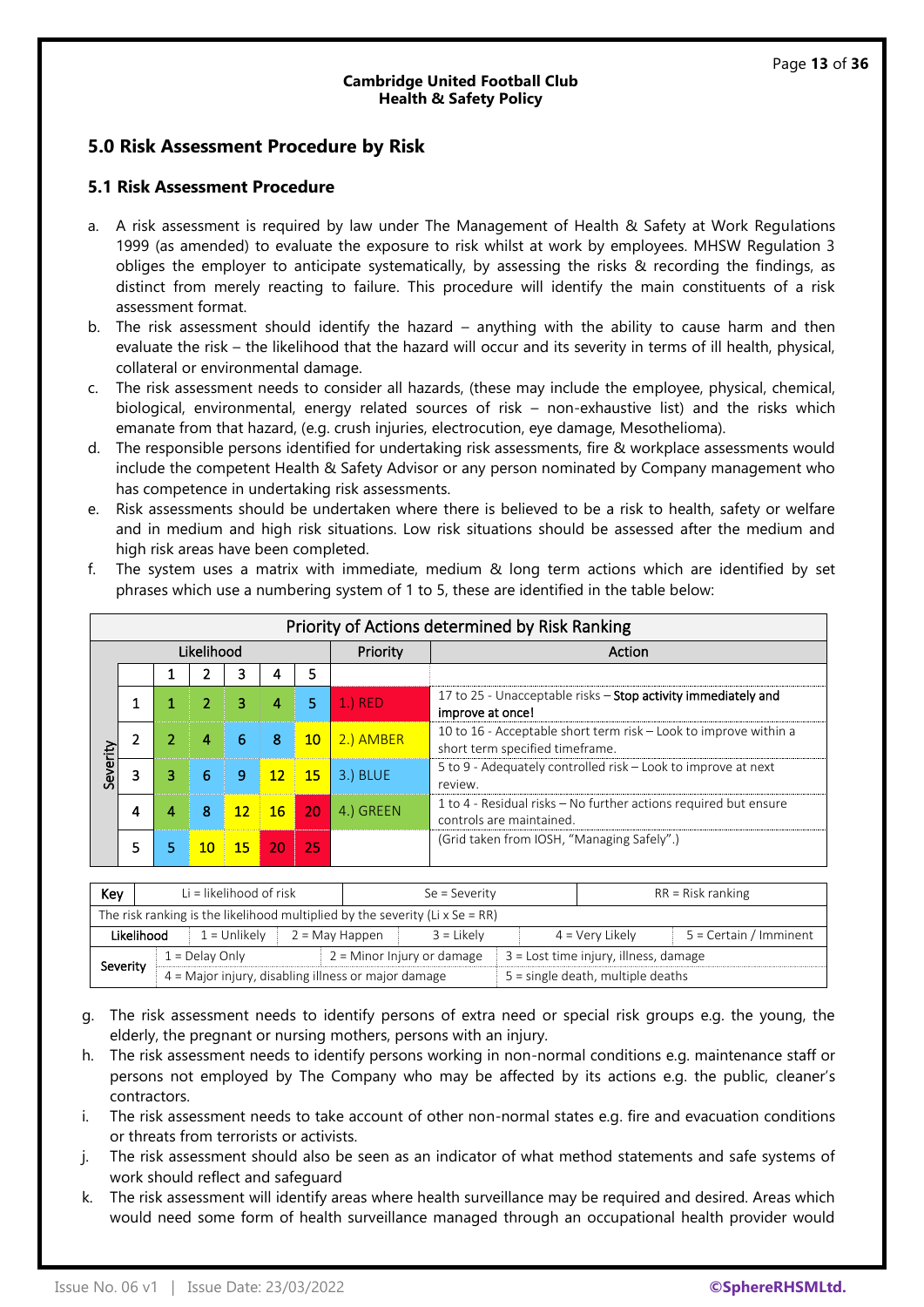include such areas as, medium and high risk chemicals, manual handling, noise, vibration, biological contaminants.

l. Contractors which are well managed and vetted are a benefit in specialist areas. Contractor's competency will be assessed by the H&S Advisor and MD. Initial competency will be assessed using a supplier questionnaire as identified below and scheduled at the pre-tender stage.

The risk assessment main sections identify -

- 
- 
- Unique risk assessment identification Identified environmental legislation
- Task/activity  **Assessors**
- Hazards associated with the task/activity Responsible person
- Hazardous events linked to the task Activity Review date
- The likelihood, severity & risk ranking Action plan & agreed timetable
- Required control measures/actions Employees sign off
- The site & area  $\overline{\phantom{a}}$  Control measures or actions in place
- The date  $\overline{a}$  and  $\overline{b}$  are in the Identified Health & Safety legislation
	-
	-
	-
	-
	-
	-

#### **5.2 Manual Handling Procedure**

- a. The Manual Handling Operations Regulations 1992 (as amended) requires the employer to eliminate the need for manual handling operations as a first step, after that investigation & assessment, the employer needs to reduce the risk of injury to as low a level as possible.
- b. Various assessment forms are provided by the HSE in respect to this assessment and should be utilised where practicable. The Company will use the latest Manual Handling Assessment Chart as a primary tool to evaluate the risk. A blank version is attached at the end of this procedure.
- c. The assessment chart uses colour coded areas to identify activities which are very high risk, high risk, medium & low risk.
- d. The responsible persons identified for undertaking risk assessments would include the competent Health & Safety Advisor or any person nominated by Company management who has competence in undertaking risk assessments.
- e. The safe way to lift is described in the guidance, L23, as follows
	- i. Stop & Think plan the lift, use lifting aids if possible, get help if required, remove obstructions and consider rests for long lifts.
	- ii. Place the feet have the feet apart giving a balanced and stable base for lifting and have the leading leg as far forward as possible.
	- iii. Adopt a good posture bend the knees so that the hands when grasping the load are as near to level with the waist as possible, do not over flex the knees, keep the back straight, do not twist and lift, keep the hips on the same line as the shoulders.
	- iv. Get a firm grip try and keep the arms with the boundary created by the legs. Keep the grip as secure as possible, vary the grip for long lifts as desired to rest individual muscle groups within the hand.
	- v. Don't jerk when lifting lift smoothly lifting the chin as the lift begins and keeping control of the load.
	- vi. Move the feet do not twist the trunk when lifting
	- vii. Keep the load close to the body keep the heaviest side of the load next to the trunk. If a close approach is not possible, try sliding it towards you before attempting to lift it.
	- viii. Put down, then adjust if precise positioning of the load is necessary, put it down first, then slide it into the desired position.
- f. Other guidance can be sought in the form of solutions to problems, these can be accessed in the guidance Manual Handling Solutions You Can Handle ISBN0717606937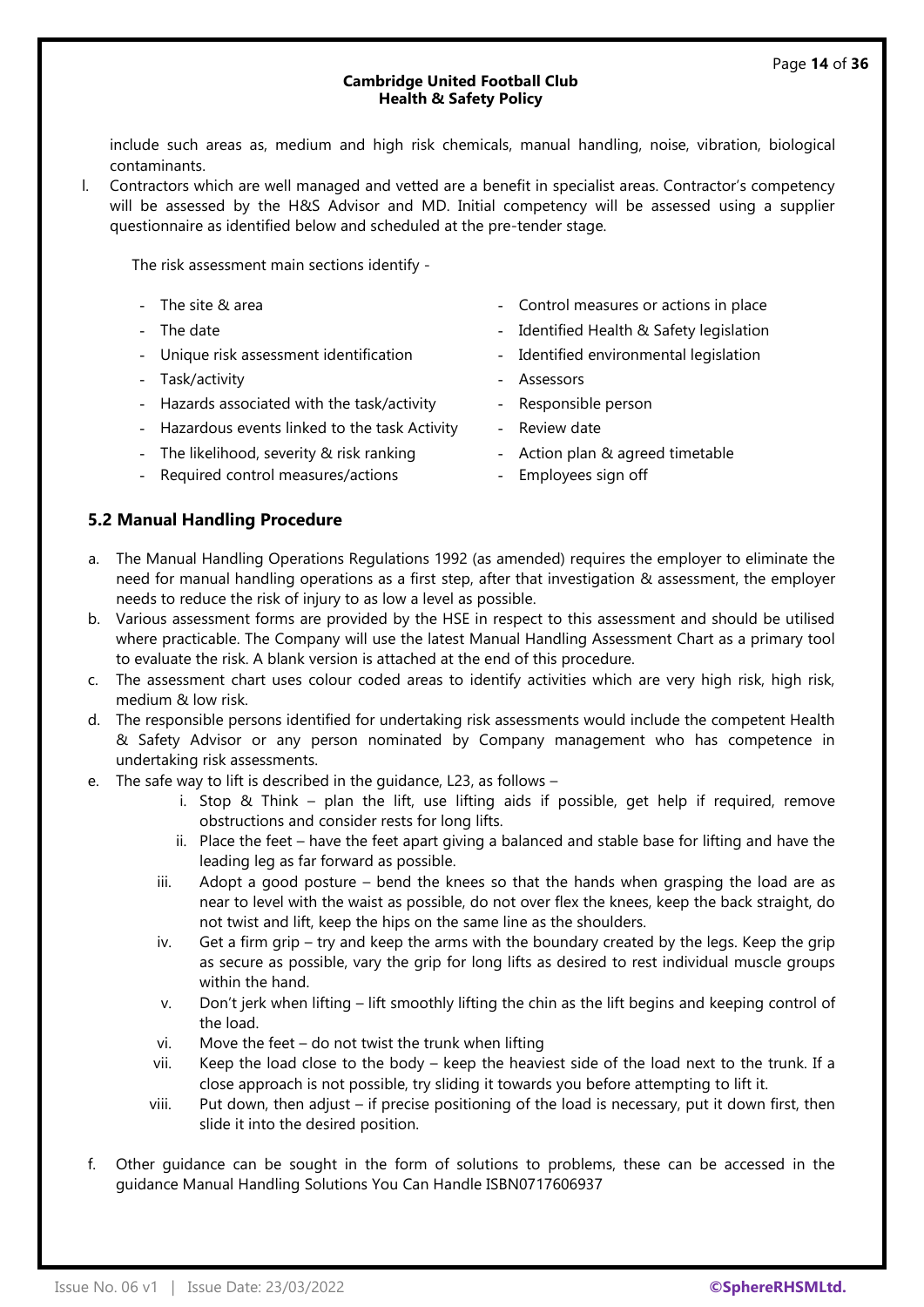|                  | Stop and think. Plan the lift. Where is, the load going to be placed? Use appropriate<br>handling aids if possible. Do you need help with the load? Remove obstructions such as<br>discarded wrapping materials. For a long lift - such as floor to shoulder height - consider<br>resting the load mid-way on a table or bench in order to change grip.                          |
|------------------|----------------------------------------------------------------------------------------------------------------------------------------------------------------------------------------------------------------------------------------------------------------------------------------------------------------------------------------------------------------------------------|
| $\ddot{\bullet}$ | Place the feet. Feet apart, giving a balanced and stable base for lifting (tight skirts and<br>unsuitable footwear make this difficult). Leading leg as far forward as is comfortable.                                                                                                                                                                                           |
|                  | Adopt a good posture. Bend the knees so that the hands when grasping the load are as<br>nearly level with the waist as possible. But do not kneel or over flex the knees. Keep the<br>back straight (tucking in the chin helps). Lean forward a little over the load if necessary to<br>get a good grip. Keep shoulders level and facing in the same direction as the hips.      |
|                  | Get a firm grip. Try to keep the arms within the boundary formed by the legs. The<br>optimum position and nature of the grip depends on the circumstances and individual<br>preference, but it must be secure. A hook grip is less fatiguing then keeping the fingers<br>straight. If it is necessary to vary the grip as the lift proceeds, do this as smoothly as<br>possible. |
|                  | Don't jerk. Carry out the lifting movement smoothly, keeping control of the load at all<br>times.                                                                                                                                                                                                                                                                                |
|                  | Move the feet. Don't twist the trunk when turning to the side.                                                                                                                                                                                                                                                                                                                   |
|                  | Keep close to the load. Keep the load close to the trunk for as long as possible. Keep the<br>heaviest side of the load next to the trunk. If a close approach to the load is not possible, try<br>sliding it towards you before attempting to lift it.                                                                                                                          |
|                  | Put down, and then adjust. If precise positioning of the load is necessary, put it down first,<br>and then slide it into the desired position.                                                                                                                                                                                                                                   |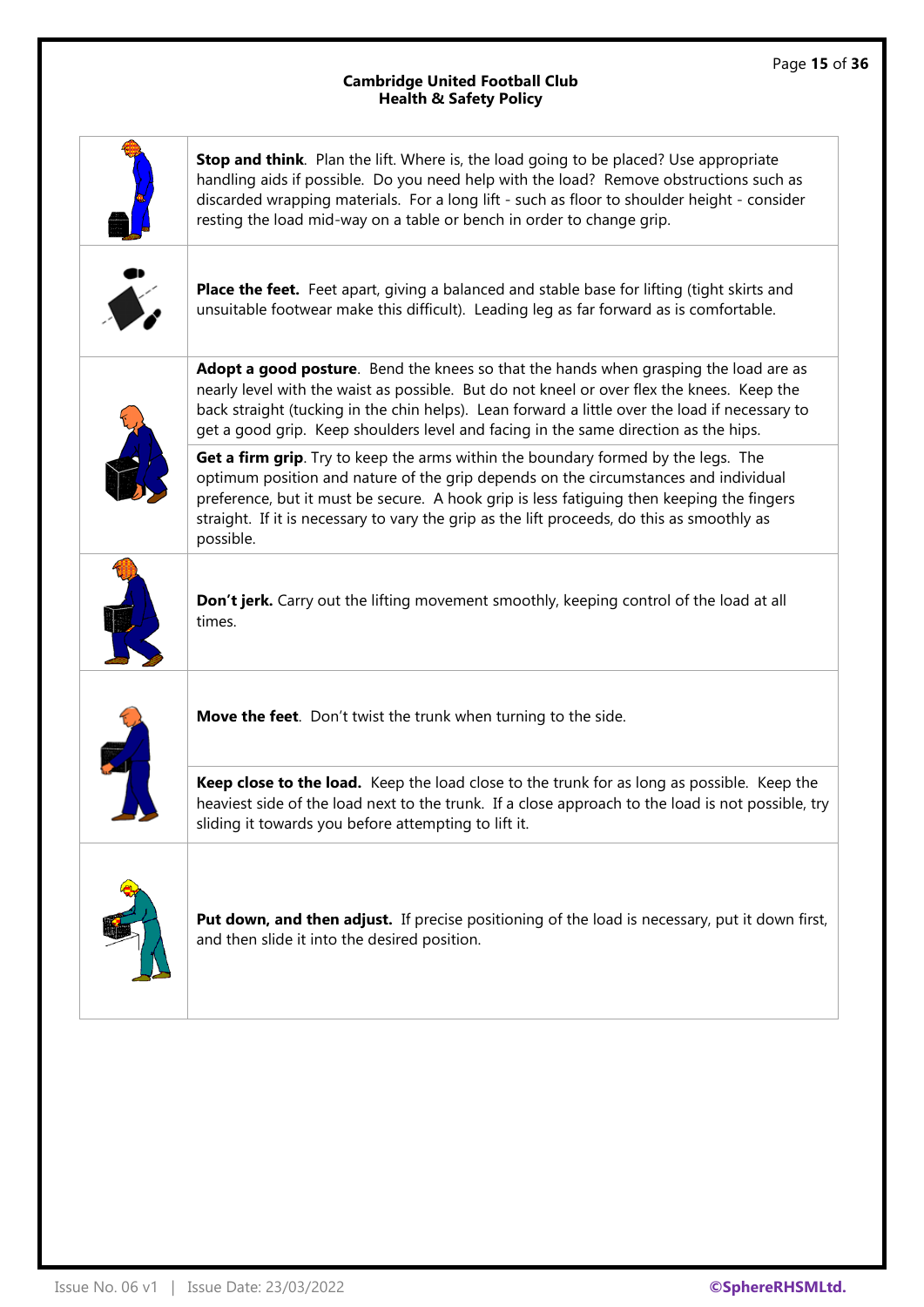## **5.3 Sub. Contractor Questionnaire**

| <b>Sub. Contractor Questionnaire</b>                                                                                                                                                                                                                                                                                                                                                                                                                                                                                                                                                                  |  |  |  |  |
|-------------------------------------------------------------------------------------------------------------------------------------------------------------------------------------------------------------------------------------------------------------------------------------------------------------------------------------------------------------------------------------------------------------------------------------------------------------------------------------------------------------------------------------------------------------------------------------------------------|--|--|--|--|
| Name of Company:                                                                                                                                                                                                                                                                                                                                                                                                                                                                                                                                                                                      |  |  |  |  |
| Address:                                                                                                                                                                                                                                                                                                                                                                                                                                                                                                                                                                                              |  |  |  |  |
| Telephone number:                                                                                                                                                                                                                                                                                                                                                                                                                                                                                                                                                                                     |  |  |  |  |
| Fax Number:<br>Email contact:                                                                                                                                                                                                                                                                                                                                                                                                                                                                                                                                                                         |  |  |  |  |
| Responsible Person/Contact Person:                                                                                                                                                                                                                                                                                                                                                                                                                                                                                                                                                                    |  |  |  |  |
|                                                                                                                                                                                                                                                                                                                                                                                                                                                                                                                                                                                                       |  |  |  |  |
| Please answer the following questions listed below 'yes' or 'no':                                                                                                                                                                                                                                                                                                                                                                                                                                                                                                                                     |  |  |  |  |
| 1. Do you have a formal Health & Safety Policy?<br>1.1 Do you have a formal induction procedure for new staff?<br>1.2 Do you have a formal induction procedure for agency/temporary staff?<br>1.3 Do you have any employees trained in first aid operations?<br>1.4 Do you have any employees trained in the IOSH safety passport scheme?                                                                                                                                                                                                                                                             |  |  |  |  |
| 2. Do you undertake formal risk assessments relevant to the following regulations:<br>2.1 Management of Health & Safety At Work Regulations 1999 (as amended)?<br>2.2 Control of Substances Hazardous to Health 2002?<br>2.3 Control of Asbestos at Work Regulations 2012?<br>2.4 Lifting Operations & Lifting Equipment Regulations 1998?<br>2.5 Provision & Use of Work Equipment Regulations 1998?<br>2.6 Control of Noise at Work Regulations 2005?<br>2.7 Manual Handling Operations 2002?<br>2.8 Construction Design and Management Regulations 2015<br>2.9 Working at Height Regulations 2005? |  |  |  |  |
| 3. Has any of your Staff undertaken Health and Safety training in the last 3 years? (If so please list examples on the<br>reverse of this sheet and attach certificates).                                                                                                                                                                                                                                                                                                                                                                                                                             |  |  |  |  |
| 4. Do you assess the competency of your sub-contractors/agency Staff?                                                                                                                                                                                                                                                                                                                                                                                                                                                                                                                                 |  |  |  |  |
| 5. Do you have an environmental policy?<br>5.1 Do you comply with any environmental legislation?<br>5.2 Do you comply with environmental legislation please supply proof i.e. 'Duty of care - special waste' certificates.                                                                                                                                                                                                                                                                                                                                                                            |  |  |  |  |
| 6. Do you have a drug/alcohol policy?                                                                                                                                                                                                                                                                                                                                                                                                                                                                                                                                                                 |  |  |  |  |
| 7. Do you undertake internal/external Health & Safety Audits/inspections?                                                                                                                                                                                                                                                                                                                                                                                                                                                                                                                             |  |  |  |  |
| 8. Do you undertake internal/external Environmental Audits/Inspections?                                                                                                                                                                                                                                                                                                                                                                                                                                                                                                                               |  |  |  |  |
| 9. Do you have a formal accident reporting system?                                                                                                                                                                                                                                                                                                                                                                                                                                                                                                                                                    |  |  |  |  |
| 10. Total number of accidents in the last 3 years?                                                                                                                                                                                                                                                                                                                                                                                                                                                                                                                                                    |  |  |  |  |
| 11. Total number of lost time accidents in the last 3 years?                                                                                                                                                                                                                                                                                                                                                                                                                                                                                                                                          |  |  |  |  |
| 12. Number of Prohibition Notices/Improvement Notices received in the last 3 years?                                                                                                                                                                                                                                                                                                                                                                                                                                                                                                                   |  |  |  |  |
| 13. Is your Staff trained in the work you are being asked to perform?                                                                                                                                                                                                                                                                                                                                                                                                                                                                                                                                 |  |  |  |  |
| 14. Please attach copies of training certificates pertinent to the job?                                                                                                                                                                                                                                                                                                                                                                                                                                                                                                                               |  |  |  |  |
| 15. If you supply equipment & plant please supply the last maintenance period records?                                                                                                                                                                                                                                                                                                                                                                                                                                                                                                                |  |  |  |  |
| 16. If you are an Employer, please attach a copy of the Employer's liability insurance certificate.                                                                                                                                                                                                                                                                                                                                                                                                                                                                                                   |  |  |  |  |
| Note: Please feel free to add any further evidential material on separate sheets if you so desire.                                                                                                                                                                                                                                                                                                                                                                                                                                                                                                    |  |  |  |  |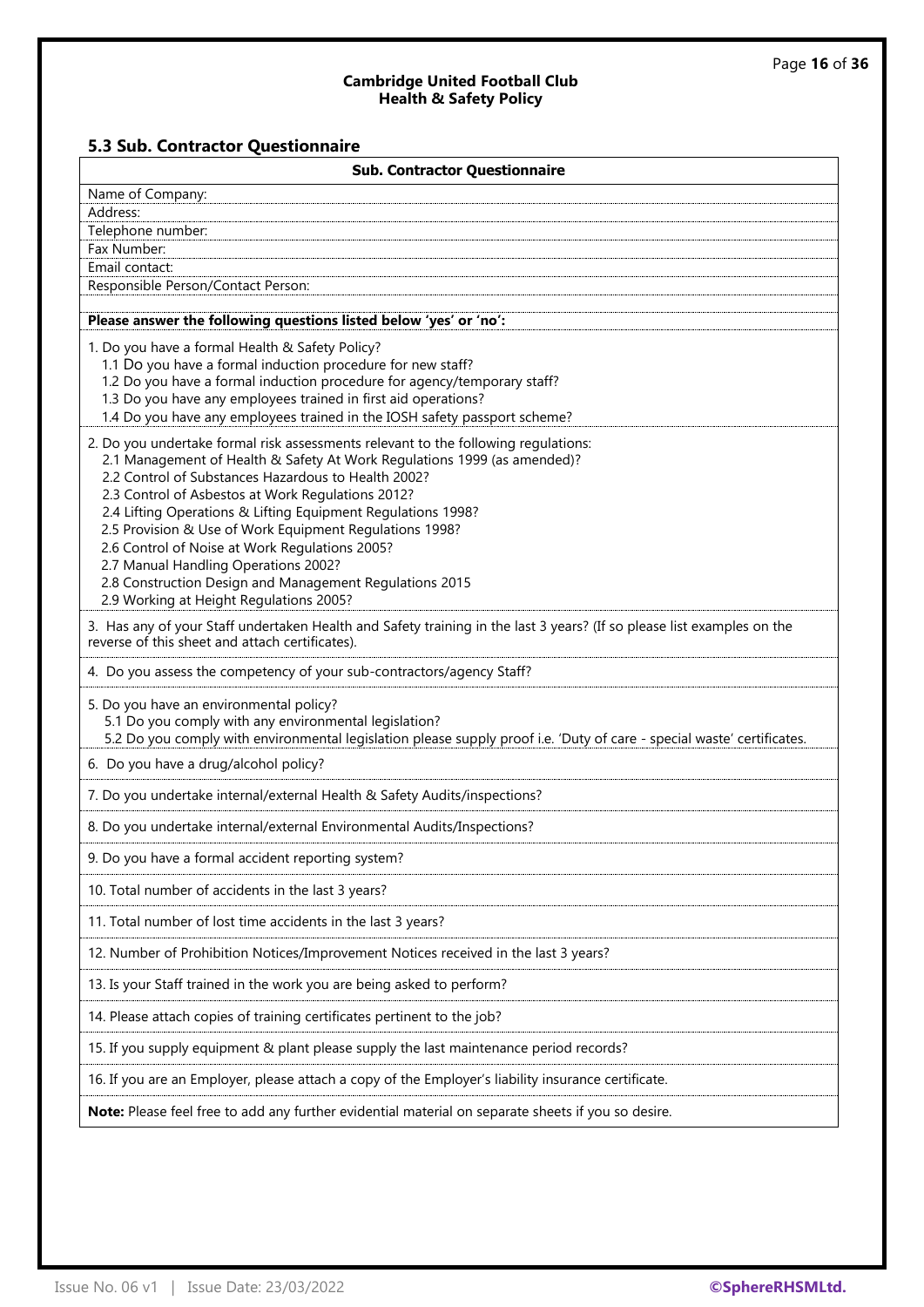

## **Work Station Self-Assessment Form**



| <b>Users Name:</b><br><b>Department:</b> |                                                                                                                                                |  |            |        |
|------------------------------------------|------------------------------------------------------------------------------------------------------------------------------------------------|--|------------|--------|
|                                          | <b>Date of Assessment: DD/MM/YYYY</b>                                                                                                          |  |            |        |
|                                          |                                                                                                                                                |  |            |        |
|                                          |                                                                                                                                                |  |            | Circle |
| 1                                        | Are you experiencing any difficulties associated with the level of lighting, glare or other lighting<br>issues e.g. task lighting?             |  | <b>YES</b> | NO.    |
| $\overline{2}$                           | Is there any hardware or environmental noise sources affecting your concentration, from which you<br>prefer to be shielded from in the future? |  | <b>YES</b> | NO     |
| 3                                        | Are you experiencing excessive heat or cold, which you feel affects your personal comfort or work<br>performance?                              |  | <b>YES</b> | NΟ     |
| 4                                        | Do you experience problems with draughts?                                                                                                      |  | <b>YES</b> | NO     |
| 5                                        | Is your work chair suitable your purposes?                                                                                                     |  | <b>YES</b> | NO     |
| 6                                        | Does your work chair have a five-star castor base?                                                                                             |  | <b>YES</b> | NO.    |
| 7                                        | Is the work chair adjustable for height?                                                                                                       |  | <b>YES</b> | NΟ     |
| 8                                        | Can the back be locked into position?                                                                                                          |  | <b>YES</b> | NO.    |
| 9                                        | Have you been given information on how to correctly adjust the seat?                                                                           |  | <b>YES</b> | NO     |
| 10                                       | Do you have enough working or storage space to meet your normal requirements?                                                                  |  | <b>YES</b> | NO.    |
| 11                                       | Do you regularly suffer from dry, sore eyes or sore throats?                                                                                   |  | <b>YES</b> | NO     |
| 12                                       | Are you suffering from any muscular/skeletal, hand, wrist, arm or neck problems which trouble you<br>at work?                                  |  | <b>YES</b> | NΟ     |
| 13                                       | Do you wish to discuss any other Health, Safety or Welfare issues which may affect your work?                                                  |  | <b>YES</b> | NO     |

## **Health & Safety Advisor Notes:**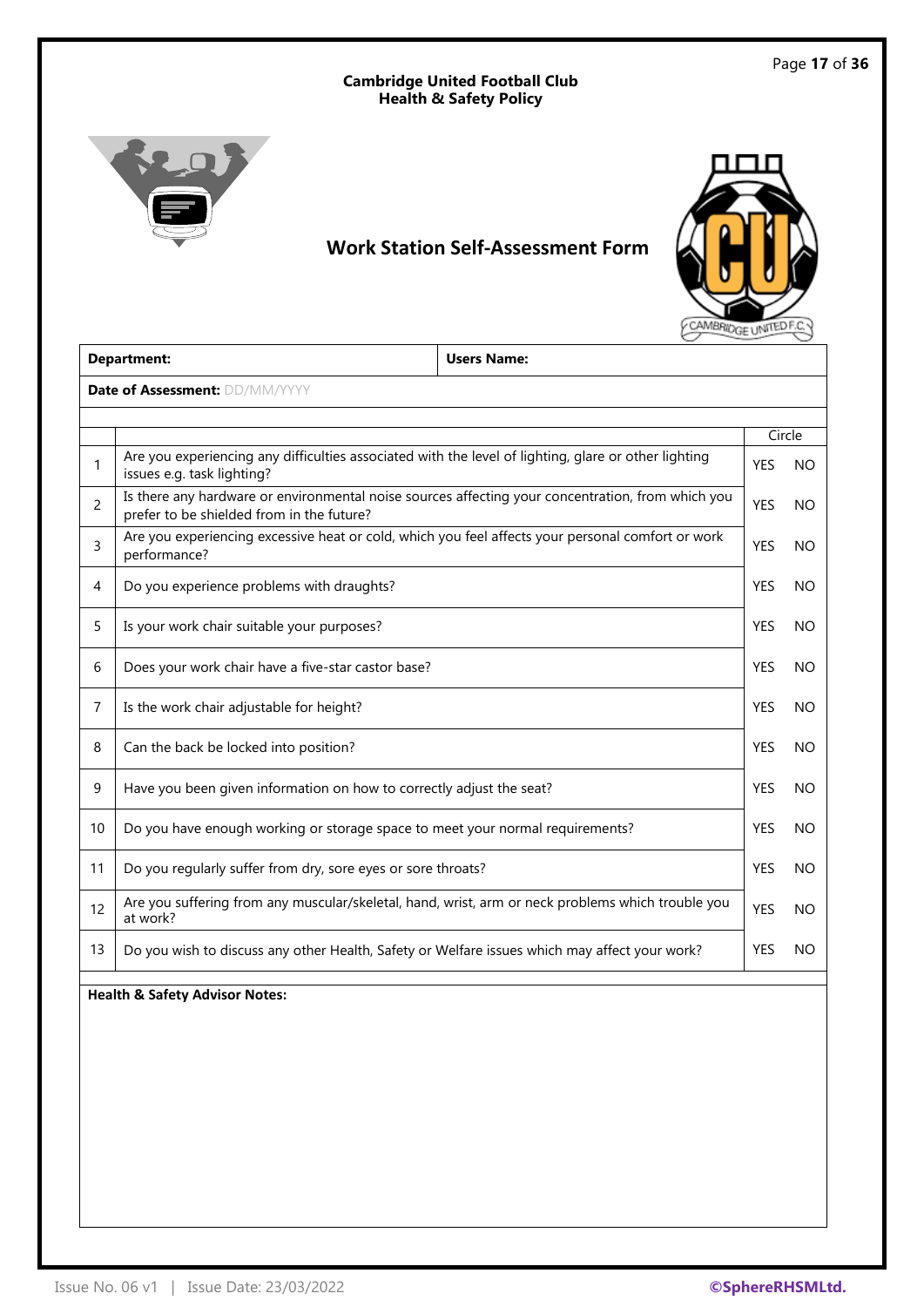#### **5.5 Work Equipment and Portable Appliances**

- a. The Management of Health and Safety at Work Regulations 1999 (as amended) requires formal assessment of risk and is required especially on work equipment & portable electrical appliances along with suitable and sufficient training. The Provision and Use of Work Equipment Regulations (PUWER) require that equipment provided for the purposes of work is suitable and sufficient and maintained adequately.
- b. The responsible persons identified for undertaking these assessments on work equipment would include the competent Health & Safety Advisor or any person nominated by Company management who has competence in undertaking such assessments.
- c. The Board of Directors will ensure that the Work Equipment & Portable appliances are regularly inspected, tested and maintained as required. This will be undertaken with reference to the "In Service Inspection & Testing" regime laid down by the IEE for electrical equipment and in accordance with manufacturer's instructions/Lifting Operations and Lifting Equipment Regulations (LOLER) for other plant.
- d. Records of any inspection, testing or maintenance will be kept in the Office.
- e. The only Portable Electrical equipment used by The Company is held in the office and is limited to telephone, computer and printer and as such, formal visual checks carried out and recorded monthly.
- f. Operators will be trained in visual inspections which should be undertaken prior to using the equipment.

| <b>Equipment/Environment</b>                                                    | <b>User</b><br><b>Checks</b> | <b>Formal Visual</b><br><b>Inspections</b>                                              | <b>Combined Inspection &amp;</b><br><b>Testing</b>                         |
|---------------------------------------------------------------------------------|------------------------------|-----------------------------------------------------------------------------------------|----------------------------------------------------------------------------|
| Battery Operated (less than 40<br>volts)                                        | <b>No</b>                    | <b>No</b>                                                                               | <b>No</b>                                                                  |
| Extra Low Voltage (e.g.<br>telephones)                                          | <b>No</b>                    | <b>No</b>                                                                               | <b>No</b>                                                                  |
| Desktop Computers & Computer<br>Screens                                         | <b>No</b>                    | Yes, $2 - 4$ years                                                                      | No if double insulated<br>otherwise 5 years                                |
| Photocopiers & Fax Machines                                                     | No                           | Yes, $2 - 4$ years                                                                      | No if double insulated<br>otherwise 5 years                                |
| Double Insulated (Class II)<br>equipment, moved occasionally<br>(e.g. fans)     | No                           | Yes, $2 - 4$ years                                                                      | <b>No</b>                                                                  |
| Double Insulated (Class II)<br>equipment, hand held (e.g.<br>kitchen equipment) | Yes                          | Yes, 6 months to 1 year                                                                 | <b>No</b>                                                                  |
| <b>Electrical Equipment Class I</b><br>(earthed) (e.g. Kettles)                 | Yes                          | Yes, 6 months to 1 year                                                                 | Yes, 1-2 years                                                             |
| Mains voltage cables leads and<br>plugs and battery chargers                    | Yes                          | Yes, 6 months to 4 years<br>dependant on the type of<br>equipment it is connected<br>to | Yes, 1-5 years dependant on<br>the type of equipment it is<br>connected to |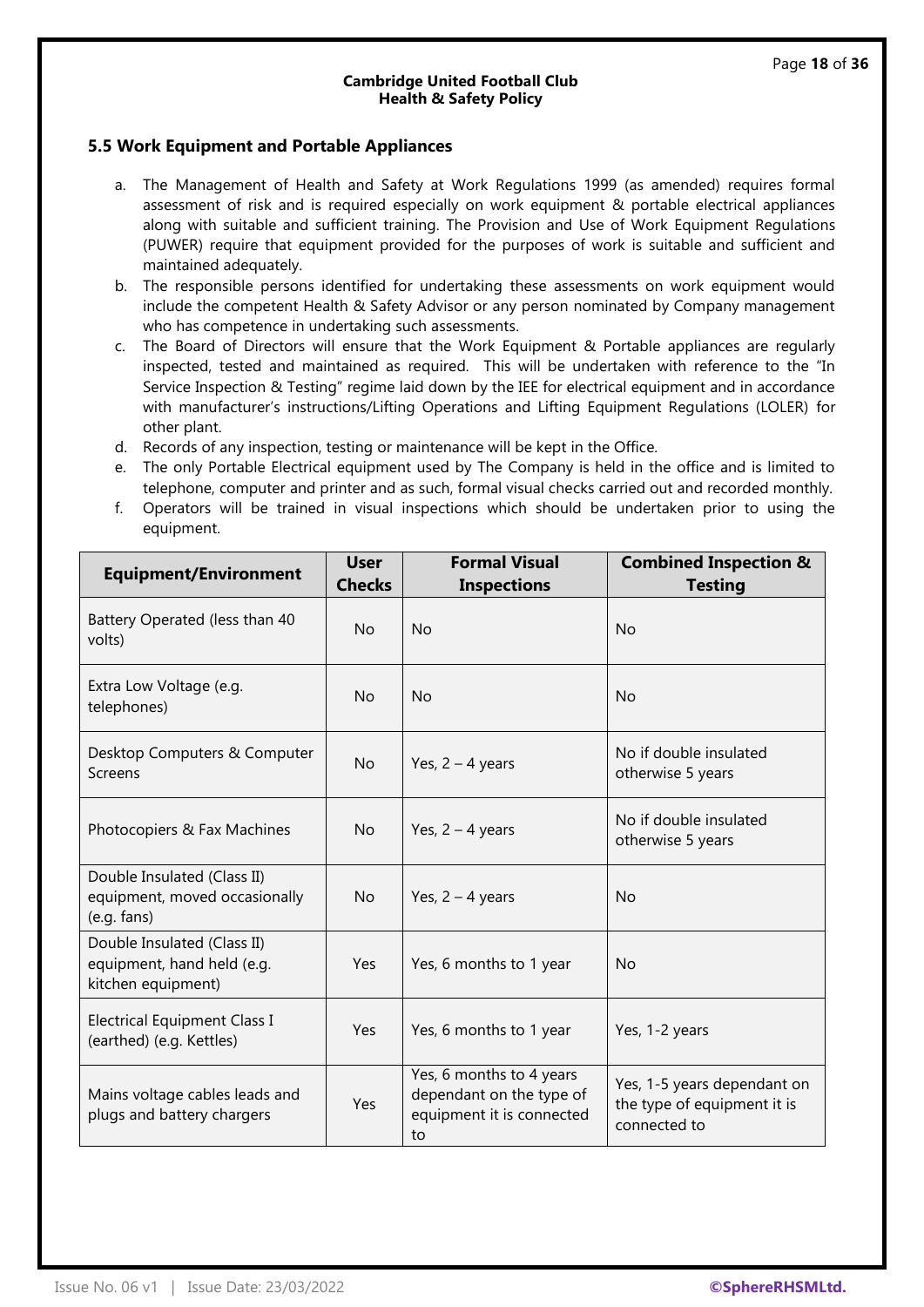#### **5.6. Control of Substances Hazardous to Health (COSHH)**

The Company has a duty to assess the risk from substances used or produced in its undertaking. Assessments of substances should include, identification of the harmful substance or the harmful component of a substance, the process in which it is used or produced, those persons at risk (users or others), the potential harmful effects of the substance, control measures required to eliminate or reduce the risk to an acceptable level and the means to monitor the exposure of those at risk so as to ensure the control measures are adequate.

There is a requirement for those at risk to be informed of the risks involved in the use of a harmful substance and the control measures required.

Control Measures are: -

- 1. Eliminate the substance (stop the process).
- 2. Substitute the substance with a less harmful one.
- 3. Enclose the process totally or partially.
- 4. Change the form in which the substance is used (e.g. powder to paste).
- 5. Provide Local Exhaust Ventilation to remove the substance.
- 6. Provide Dilution Ventilation (general ventilation) to reduce the concentration of the substance in the air.
- 7. Reduce the time a person is exposed to the substance.
- 8. When all of the above have been considered and are not deemed reasonably practicable, and only then, should the use of suitable personal protective equipment be considered.

The Board of Directors and/or the Health and Safety Advisors will in the first instance complete the assessments, however, all employees should refer to the assessments before starting to use a potentially harmful substance. Substances given off during a process (e.g. fumes) must be assessed along with substances that have been purchased.

"Substance Hazardous to Health" means any substance which is: -

- 1. Listed in the current 'CHIP' list and /or carrying a hazard warning symbol as shown below.
- 2. A substance with an occupational exposure limit: These are listed in HSE document EH40 entitled 'Occupational Exposure Limits'.
- 3. A biological agent. i.e. Leptospirosis
- 4. Dust of any kind, when present in a substantial concentration.
- 5. Any other substance which has comparable hazards to people's health.

There are other hazardous substances, but because they have legislation specifically covering their use they are not covered by the COSHH Regulations, for example, asbestos and lead substances. Substances covered by the COSHH regulations will typically be denoted by warning symbols as shown below.

| Classification |                       |  |                                           |  |                  |  |
|----------------|-----------------------|--|-------------------------------------------|--|------------------|--|
|                | <b>Acute Toxicity</b> |  | Health hazard /<br>Hazardous to the ozone |  | Explosive        |  |
|                |                       |  | layer                                     |  |                  |  |
|                | Corrosive             |  | Serious health hazard                     |  | Flammable        |  |
|                | Gas under pressure    |  | Oxidising                                 |  | Hazardous to the |  |
|                |                       |  |                                           |  | environment      |  |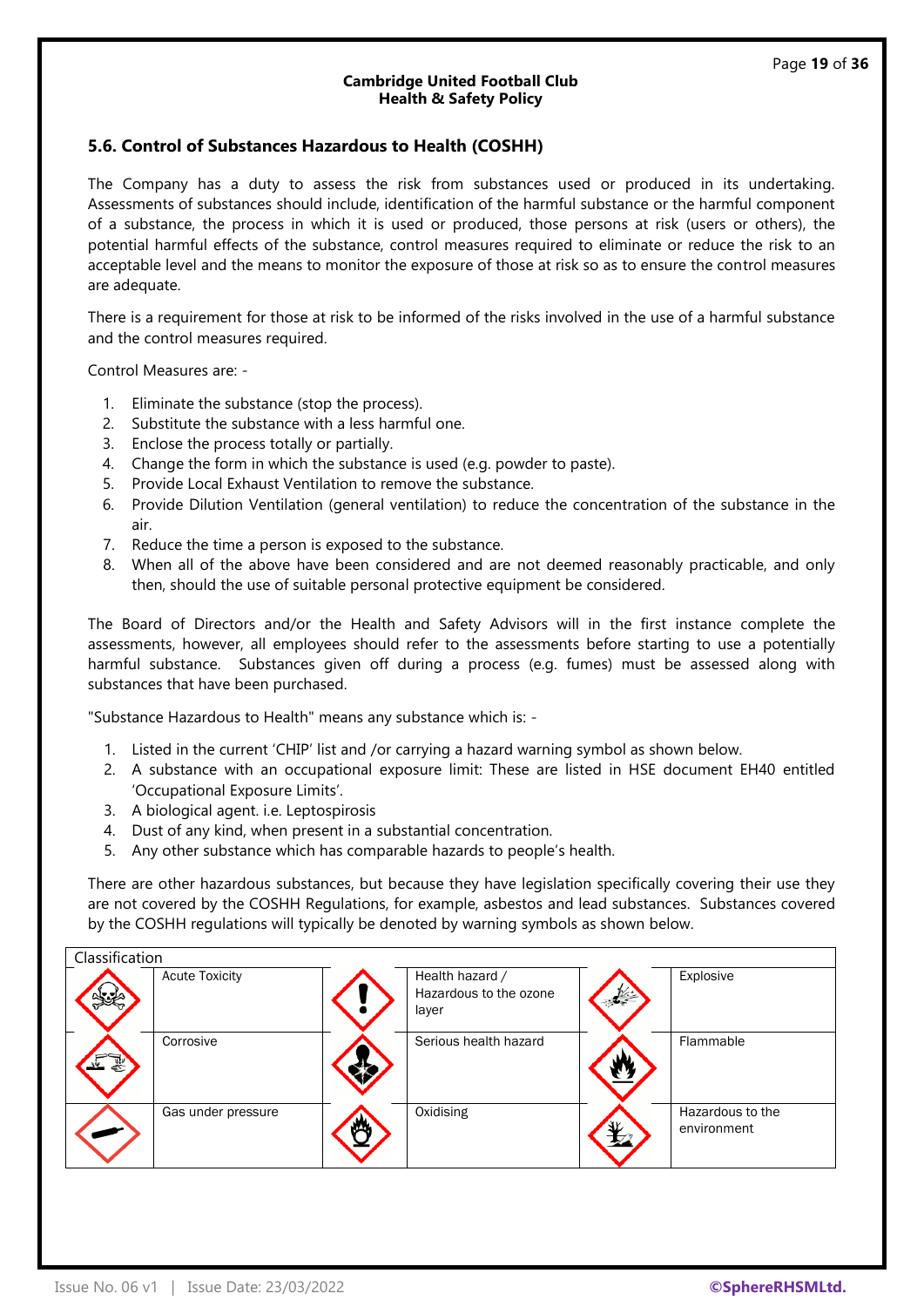## **5.7 Health Surveillance, Air Monitoring and Exposure Testing**

In line with current legislation, it is recognised that the health of employees is as important as training and experience in ensuring that an employee is able to function effectively and safely. Employees may be required to see an occupational health Nurse or Physician dependant on the ill health at hand.

The local NHS Occupational Health Unit will be used where practicable or other competent source of advice.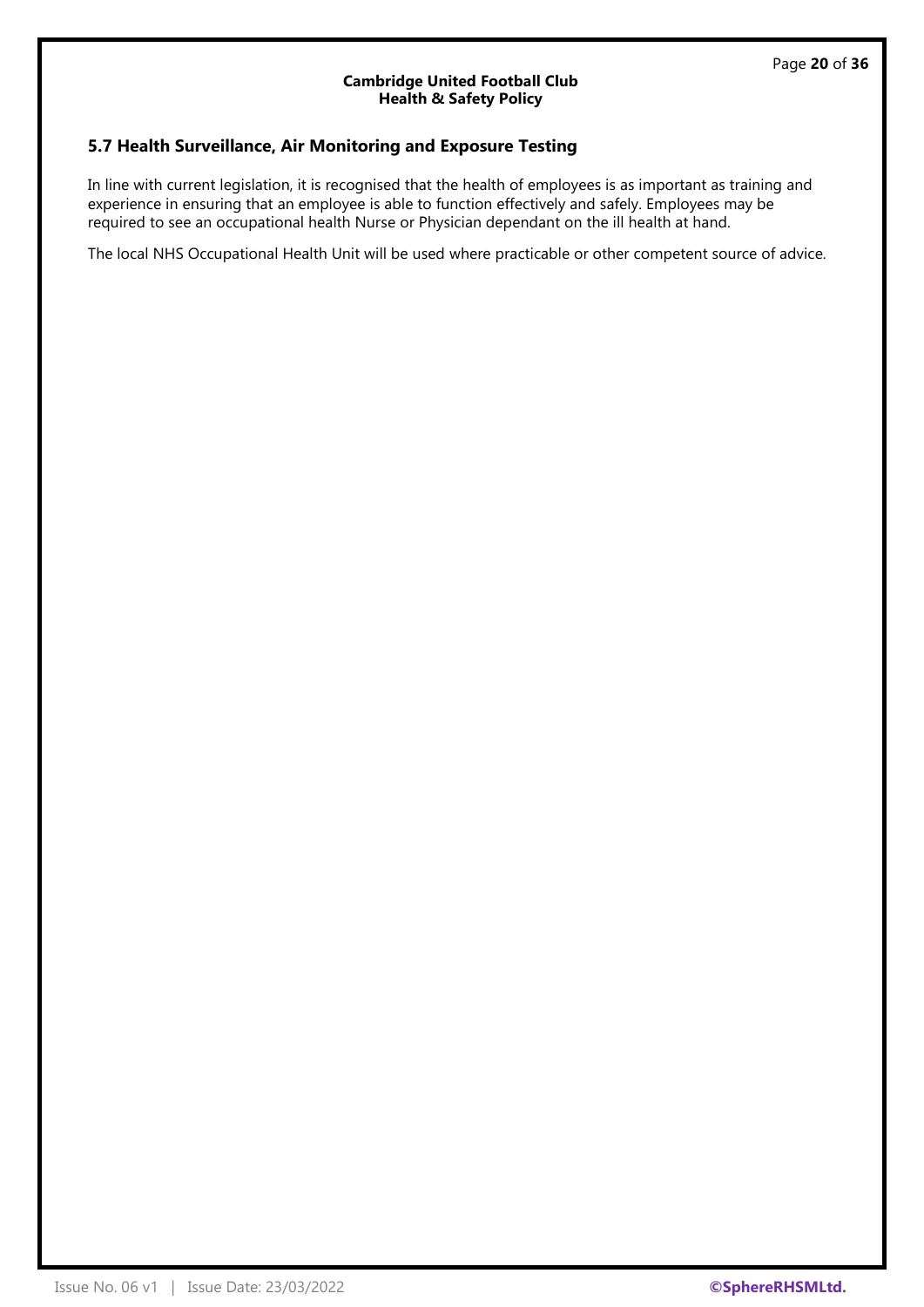## **6.0 Company Driving Policy**

This Driving and Vehicle Policy has been produced to outline The Company's requirements to safe guard not only its employees but temporary staff and others who need to drive vehicles as part of their normal undertakings.

#### **1). Responsibilities**

The Company has a responsibility to prevent avoidable accidents.

The employee has a responsibility to act in a professional manner, at all times, when on Company business. The employee also has a responsibility not to injure others whilst in his normal undertakings.

The employee will be seen as representing The Company in his normal undertakings.

#### **2). Some general action points to observe.**

Theft prevention –

- $\triangleright$  Remove keys & lock the vehicle when you are not using it.
- $\triangleright$  Park in well-lit or observable/visible areas
- ➢ Hide valuables in the boot or glove compartment
- $\triangleright$  Use anti-theft devices if fitted

#### Other advice –

- $\triangleright$  Always wear seat belts.
- $\triangleright$  Obey speed limits.
- $\triangleright$  Be familiar with your intended route, research before you start on your journey.
- $\triangleright$  Take regular breaks.
- $\triangleright$  Make the seat area as comfortable as possible for yourself before you set off.
- $\triangleright$  Check that medication does not affect your driving ability.
- $\triangleright$  Park in a sensible area if at all possible to prevent/avoid damage to the vehicle.
- $\triangleright$  Ensure the vehicle is left in a clean and respectable state.
- $\triangleright$  A no smoking policy is to be observed in all Company vehicles.
- $\triangleright$  Mobile phones to be housed in hands free units.
- $\triangleright$  Do not answer the mobile or phone from the hands free set if it is unsafe to do so, e.g. dense traffic, hazardous conditions, at the end of an extended working day.
- $\triangleright$  Employees without hands free units to turn their mobiles off whilst driving.

#### **3). Driving Period**

- $\triangleright$  Max driving period of 2 hrs.
- ➢ Stop and have a 15 min break (rest & refreshment).
- $\triangleright$  Carry on with another max period of 2 hrs driving.
- ➢ Stop for 1 hour (rest & refreshment).
- $\triangleright$  Drive for a further hour and then there must be a 9 hour break.
- $\triangleright$  A maximum total driving period of 90 hours in any 2 week period.
- $\triangleright$  A break would be anything other than driving except where stipulated.

#### **4). What you must do in the event of an accident**

In the event of an accident the following format should be followed –

- $\triangleright$  Exchange names and addresses of all drivers
- $\triangleright$  Exchange insurance info and registration numbers but do not admit liability
- $\triangleright$  Inform the police if there are injuries
- ➢ Complete an internal road accident report detailing
	- o Registration of Company vehicle
	- o Registration of other vehicles
	- o Time, date & location of accident
	- o Names and addresses of injured persons if possible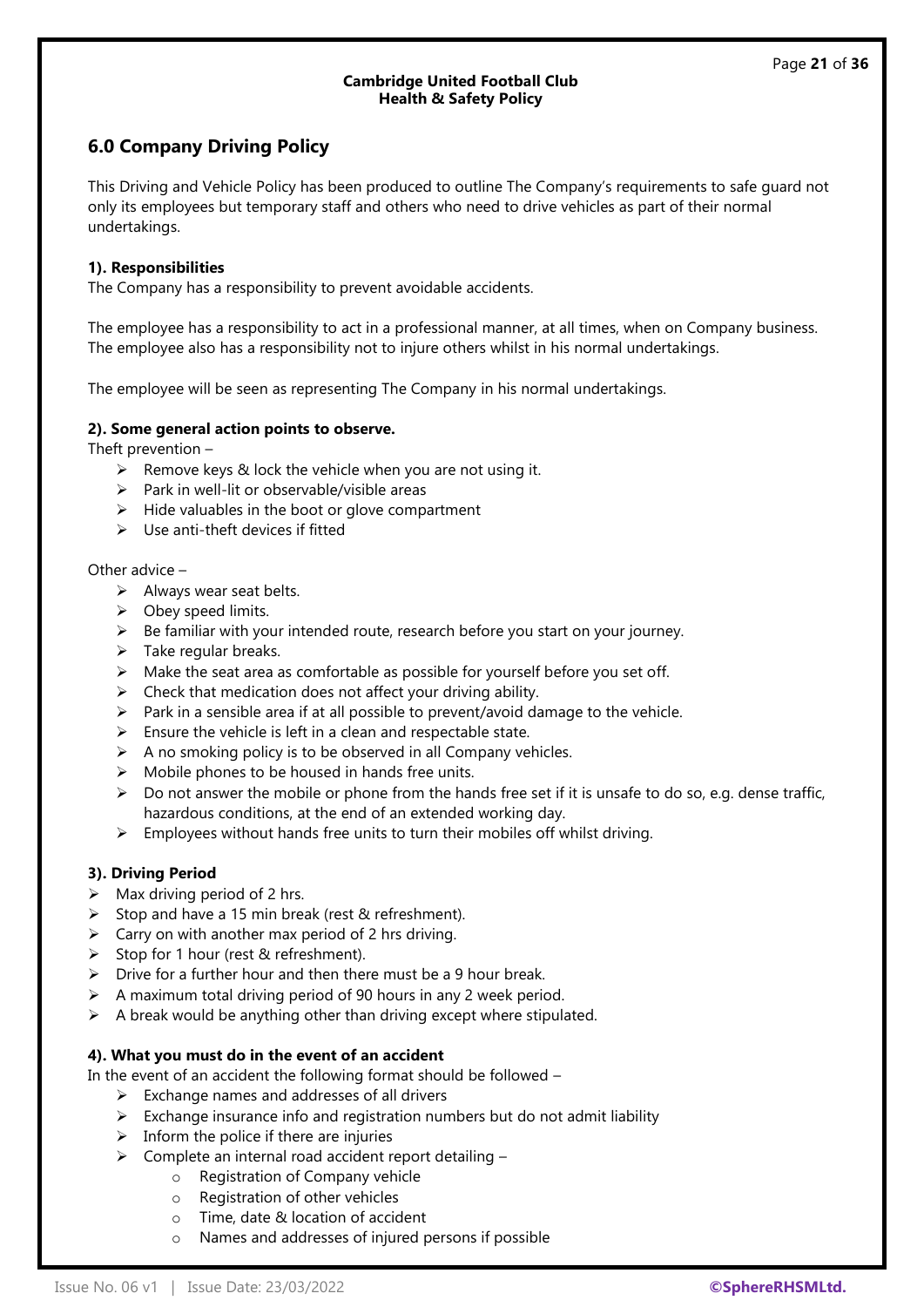- o Description of injury sustained
- o Name & addresses of any witnesses
- o Description of circumstances

#### **5). Eligibility.**

#### **Insurance & Authorisation**

There is a Company Vehicle Driver Registration Form which must be completed and signed for authorisation to drive by your Manager.

To drive a Company vehicle as part of the normal undertakings there are certain criteria which must be established and originate from the employees competence to drive a vehicle with Company approval. These are:-

**a). Current driving licence** (Managers responsibility to ensure compliance)

#### **b). Fitness to drive**

**c). Vehicle** (Managers responsibility to ensure compliance)

The vehicle must be fit for purpose and regularly checked as per manufacturer's advice.

- **6). Accidents** (For insurance purposes please contact The Health and safety Advisor immediately**)**
- $\triangleright$  All accidents will be reported using the vehicle accident notification form within 5 working days of the accident for investigation. (Managers responsibility to ensure compliance)
- $\triangleright$  Accidents will be investigated by the Directors with assistance from H&S Advisers as per any other accident whether on or off site. These accidents may not be injurious but will be key to improving attitude, understanding and communication of driving risks.

#### **7). Records**

- ➢ Records will be kept as a normal course of driving and vehicle management.
- ➢ The MD will keep all details regarding testing and written authorisation.
- $\triangleright$  The H&S Dept will keep records of the individual risk assessments and accident investigations.
- $\triangleright$  It is the responsibility of the employees' manager to provide & collate information as stated within this policy.
- $\triangleright$  The hire car, insurance & tachograph system will be managed as at present by the Director.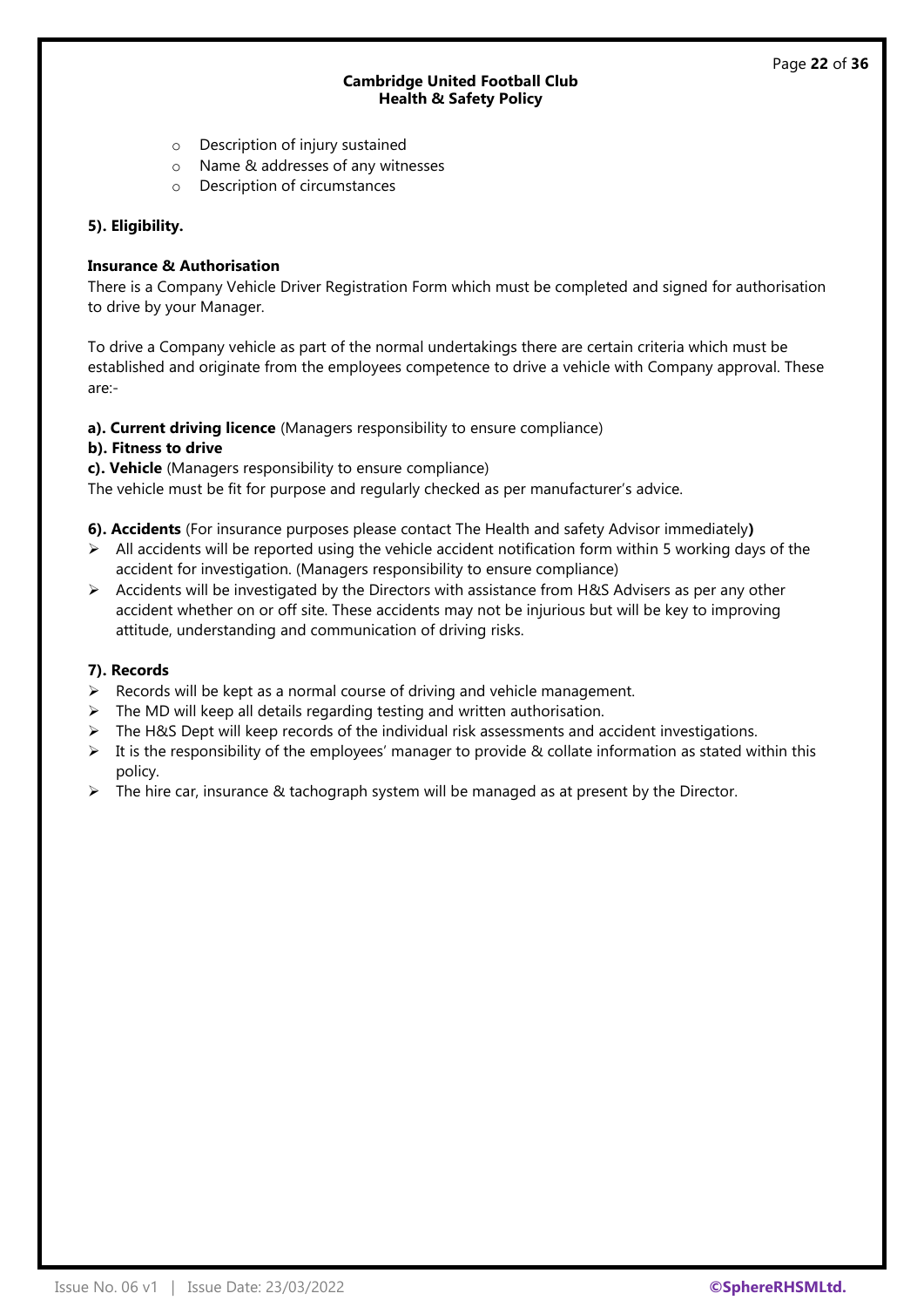## **6.1 Company Vehicle Driver Registration**

|                                                                                                                                                                                                                                 | <b>Company Vehicle Driver Registration Form</b> |           |  |  |  |  |
|---------------------------------------------------------------------------------------------------------------------------------------------------------------------------------------------------------------------------------|-------------------------------------------------|-----------|--|--|--|--|
| Employee Name:                                                                                                                                                                                                                  | D.O.B                                           | DD/MM/YYY |  |  |  |  |
| It is a requirement of The Company and our insurers that all drivers of Company vehicles provide the following<br>information together with their driving licence prior to registration as a driver of Company vehicles.        |                                                 |           |  |  |  |  |
| Driving License Number:                                                                                                                                                                                                         | Country of Issue:                               |           |  |  |  |  |
| Validity From:                                                                                                                                                                                                                  | Expires:                                        |           |  |  |  |  |
| Licensed Groups:                                                                                                                                                                                                                |                                                 |           |  |  |  |  |
| Current Endorsements - (Date, offence, Code, Fine):                                                                                                                                                                             |                                                 |           |  |  |  |  |
| Details of motoring convictions in the last five years:<br>Details of traffic accidents within the last five years:<br>Details of any health impairment which may affect driving - (e.g. vision, hearing, physical impairment): |                                                 |           |  |  |  |  |
| Are you currently receiving any medical treatment which may affect your driving?                                                                                                                                                |                                                 |           |  |  |  |  |
| I hereby certify that the above details are correct and undertake to immediately advise my line Manager of any<br>material change to the above details as soon as they are known.                                               |                                                 |           |  |  |  |  |
| This registration is the final part of The Company's Driving and Vehicle Policy which I have read and understand.                                                                                                               |                                                 |           |  |  |  |  |
| Employees Signature:                                                                                                                                                                                                            | Date:                                           | DD/MM/YYY |  |  |  |  |

| Employees Signature: | Date: | <b>I</b> DD/MM/YYY                 |
|----------------------|-------|------------------------------------|
| Managers Signature:  |       | <b>Date:</b> $\parallel$ DD/MM/YYY |

| <b>Approval for Driving Company Vehicles</b>                                                                                                    |       |                                 |  |  |  |  |
|-------------------------------------------------------------------------------------------------------------------------------------------------|-------|---------------------------------|--|--|--|--|
| Line Managers Name (Print):                                                                                                                     | Date: | DD/MM/YYY                       |  |  |  |  |
| Line Managers Signature:                                                                                                                        |       | <b>Date:</b> $\Box$ $DD/MM/YYY$ |  |  |  |  |
| Note: Employees are not authorised to drive Company vehicles until this document has been registered with and<br>authorised by the Club/Manager |       |                                 |  |  |  |  |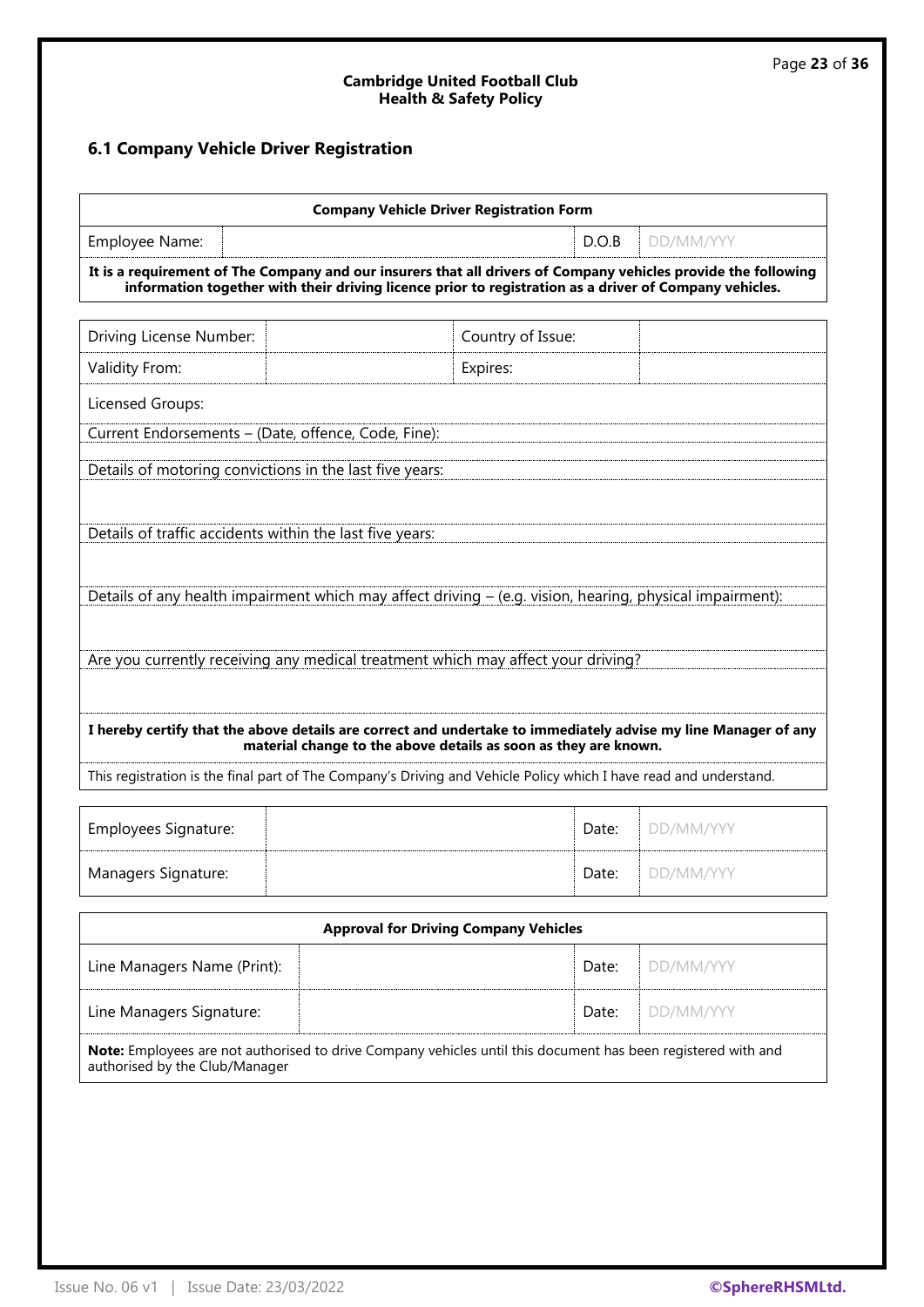## **6.2 Vehicle Accident Notification Form**

| <b>Vehicle Accident Notification Form</b>                                                 |       |           |  |  |  |  |
|-------------------------------------------------------------------------------------------|-------|-----------|--|--|--|--|
| Employee Name:                                                                            | D.O.B | DD/MM/YYY |  |  |  |  |
| Registration of Company Vehicle:                                                          |       |           |  |  |  |  |
| <b>Registration of Other Vehicles:</b>                                                    |       |           |  |  |  |  |
| Time, date & location of accident:                                                        |       |           |  |  |  |  |
|                                                                                           |       |           |  |  |  |  |
| Names and address of injured persons if possible:                                         |       |           |  |  |  |  |
| Description of injuries sustained:                                                        |       |           |  |  |  |  |
| Name & addresses of any witnesses:                                                        |       |           |  |  |  |  |
|                                                                                           |       |           |  |  |  |  |
| Description of circumstances (please use back of form if necessary):                      |       |           |  |  |  |  |
|                                                                                           |       |           |  |  |  |  |
|                                                                                           |       |           |  |  |  |  |
|                                                                                           |       |           |  |  |  |  |
|                                                                                           |       |           |  |  |  |  |
|                                                                                           |       |           |  |  |  |  |
|                                                                                           |       |           |  |  |  |  |
|                                                                                           |       |           |  |  |  |  |
|                                                                                           |       |           |  |  |  |  |
|                                                                                           |       |           |  |  |  |  |
|                                                                                           |       |           |  |  |  |  |
|                                                                                           |       |           |  |  |  |  |
|                                                                                           |       |           |  |  |  |  |
| Employees Signature:                                                                      | Date: | DD/MM/YYY |  |  |  |  |
| I hereby certify that the above details are to the best of my knowledge correct and true. |       |           |  |  |  |  |
| Managers Signature:                                                                       | Date: | DD/MM/YYY |  |  |  |  |
| To affirm communication of accident ONLY                                                  |       |           |  |  |  |  |

Please pass completed form to the Club/Manager immediately upon completion.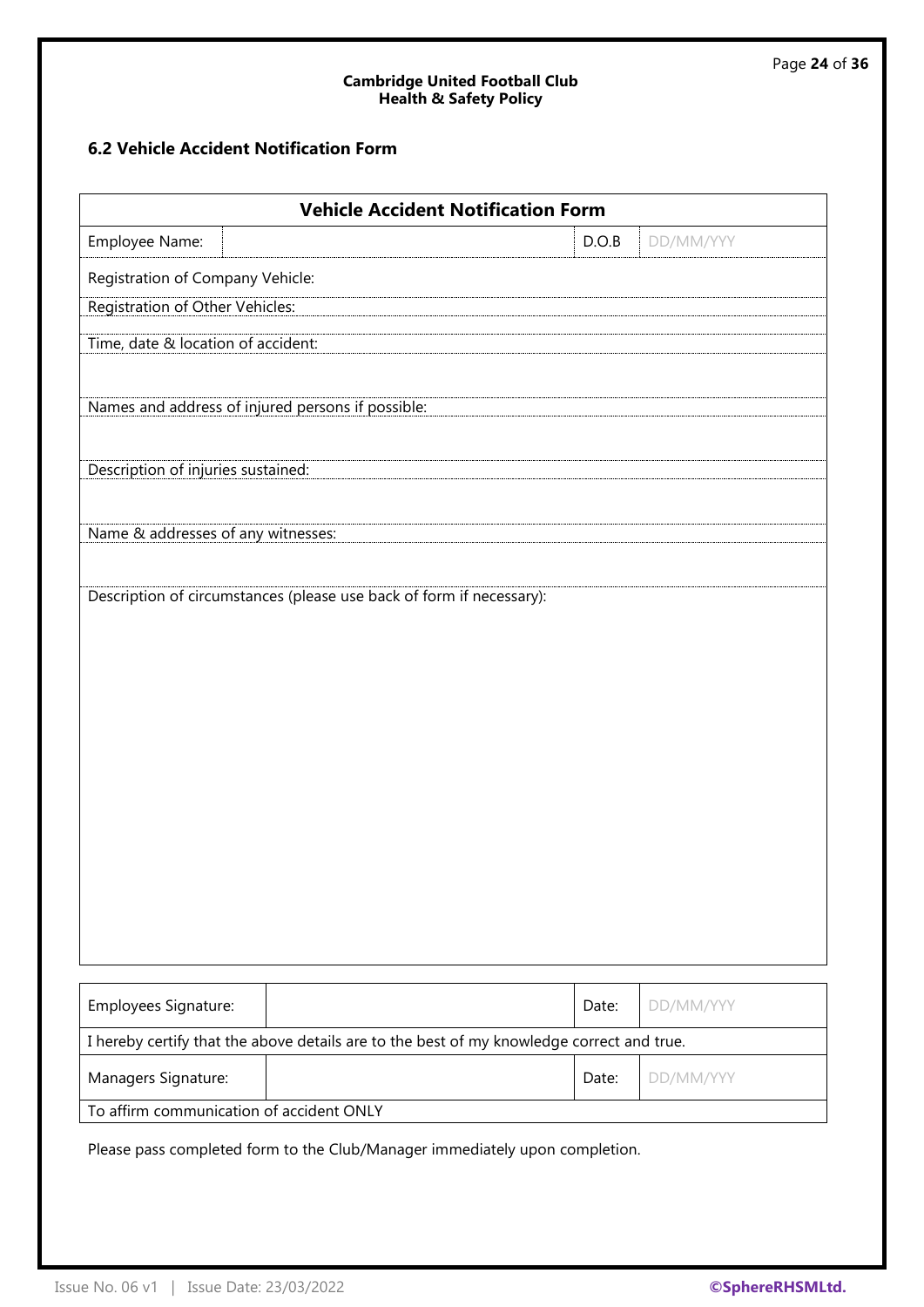## **7.0 General Policies and Procedures:**

#### **7.1 Drug & Alcohol Policy**

- a. The Company takes the issue of its employee's Health, Safety & Welfare seriously and to that end the recreational stimulants also. The Company does not condone the breaking of any law with regard to recreational stimulants and therefore this Drug & Alcohol Policy has been developed to demarcate and define areas where support and discipline may be utilised.
- b. Employees have a duty to turn up for work in a condition which is alcohol & drug free, the exception to this being prescription drugs. Your system must be free from the direct effects of alcohol & Cannabis, Cocaine Heroine etc.
- c. Support will be given to employees who need it and ask for it. This can be in varying forms and will be identified at the time of reporting.
- d. Prescription drugs are made of similar substances to non-prescribed drugs therefore if you are taking any drugs which may hinder your alert state whilst driving or using machinery or working in a highrisk area e.g. confined space, electricity you must inform your Line Manager/Supervisor of this.
- e. Disciplinary measures will be taken on those persons who do not inform The Company of any issues with regard to this policy within six months of its ratification and consultation period.

## **7.2 Machinery Safety**

- a. Machinery must comply with specific machinery safety legislation and if sold in the EU be supplied with a CE mark.
- b. Machinery must only be operated by trained personnel
- c. The machinery to be used onsite will have a varying degree of safety systems designed within the machine and include:
	- i. Fixed guarding
	- ii. Interlocked guarding
	- iii. Automatic guarding
	- iv. Trip based guarding
	- v. Interlocks and sensing equipment
- d. Each machine will have its own specific set of safety and sensing systems, it is essential that machinery is not used if any of these safety and sensing systems malfunction or do not work consistently well and to the parameters as set out within the machinery safety legislation
- e. Defects must be logged and reported through to a responsible person for rectification.
- f. Suitable guards and controls must be in place to prevent injury within the machinery used onsite
- g. See 'Machinery Hazards' illustration below.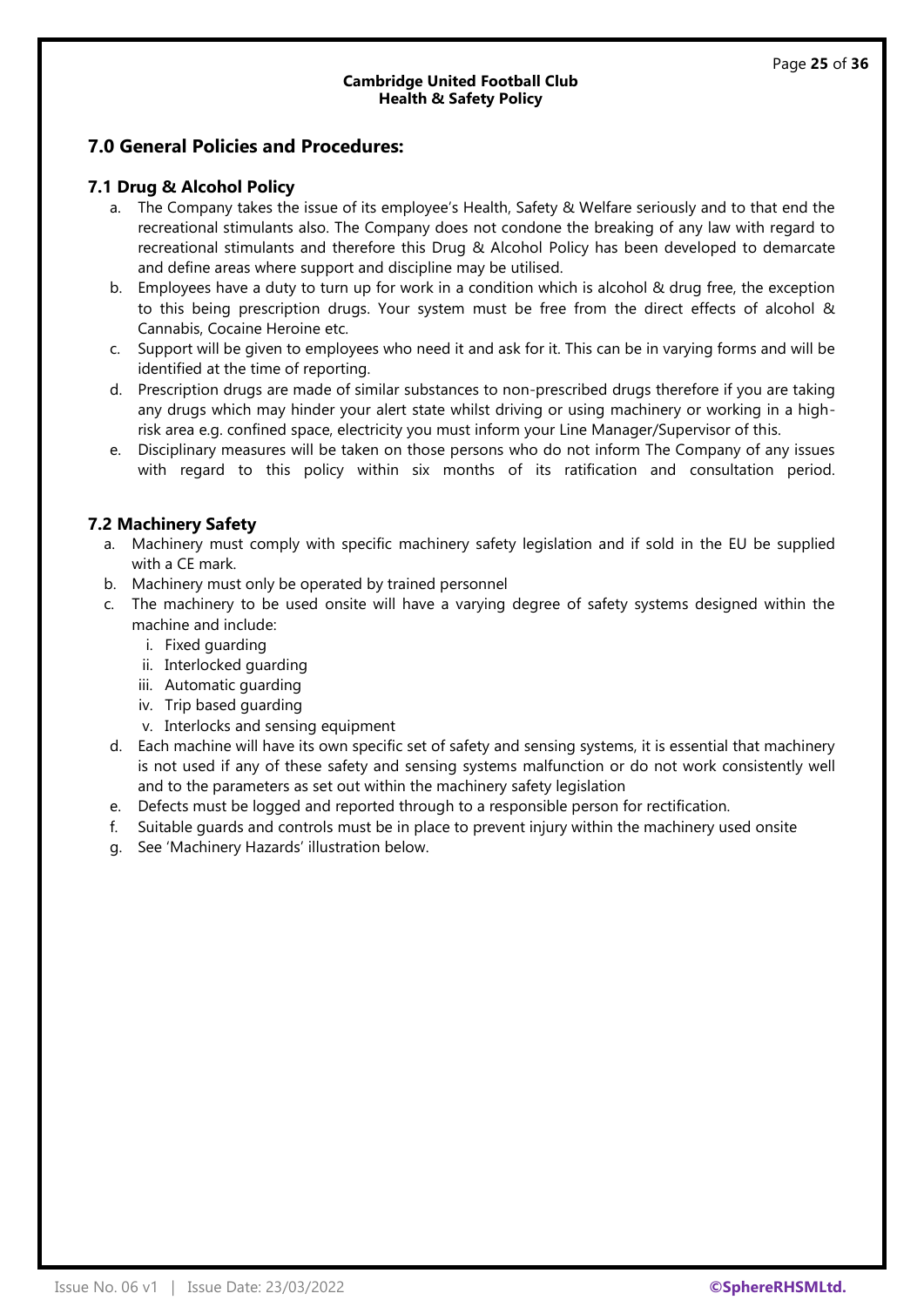

## **7.3 Visitors & Control of Contractors Policy**

The Health & Safety at Works Act 1974 places a legal obligation on organisations to provide a safe environment for invited visitors, contractors and other persons who enter or work on the site. This policy aims to establish a safe procedure which can be utilised by all departments in fulfilling this obligation.

Persons who are invited onto the site fall into two main categories –

Category 1 – Persons who come into The Company to sell, advise or observe.

Category 2 – Persons who undertake manual/skilled work of some kind, e.g. maintenance engineers.

Persons who undertake manual/skilled work will therefore need a differing level of protection, because of the higher risk, to those who advise, sell or observe.

The employee in control of the category 2 persons and task will be referred to as the "Supervisor of Works" for the purpose of this policy. This will allow the respective responsible persons to be easily identified.

**Cat. 1** The procedure to be adopted for Category 1 visitors will remain as at present –

- At commencement, the visitor will sign in at reception
- The Company employee to be visited is responsible for ensuring the safety of the visitor whilst on site, ensuring they do not enter any high-risk area, - Or -
- Ensuring that the visitor is qualified to enter that area and the visitor has been informed of the safety implications for that area.
- At the conclusion of the visit, ensure the visitor has signed out and has left the site.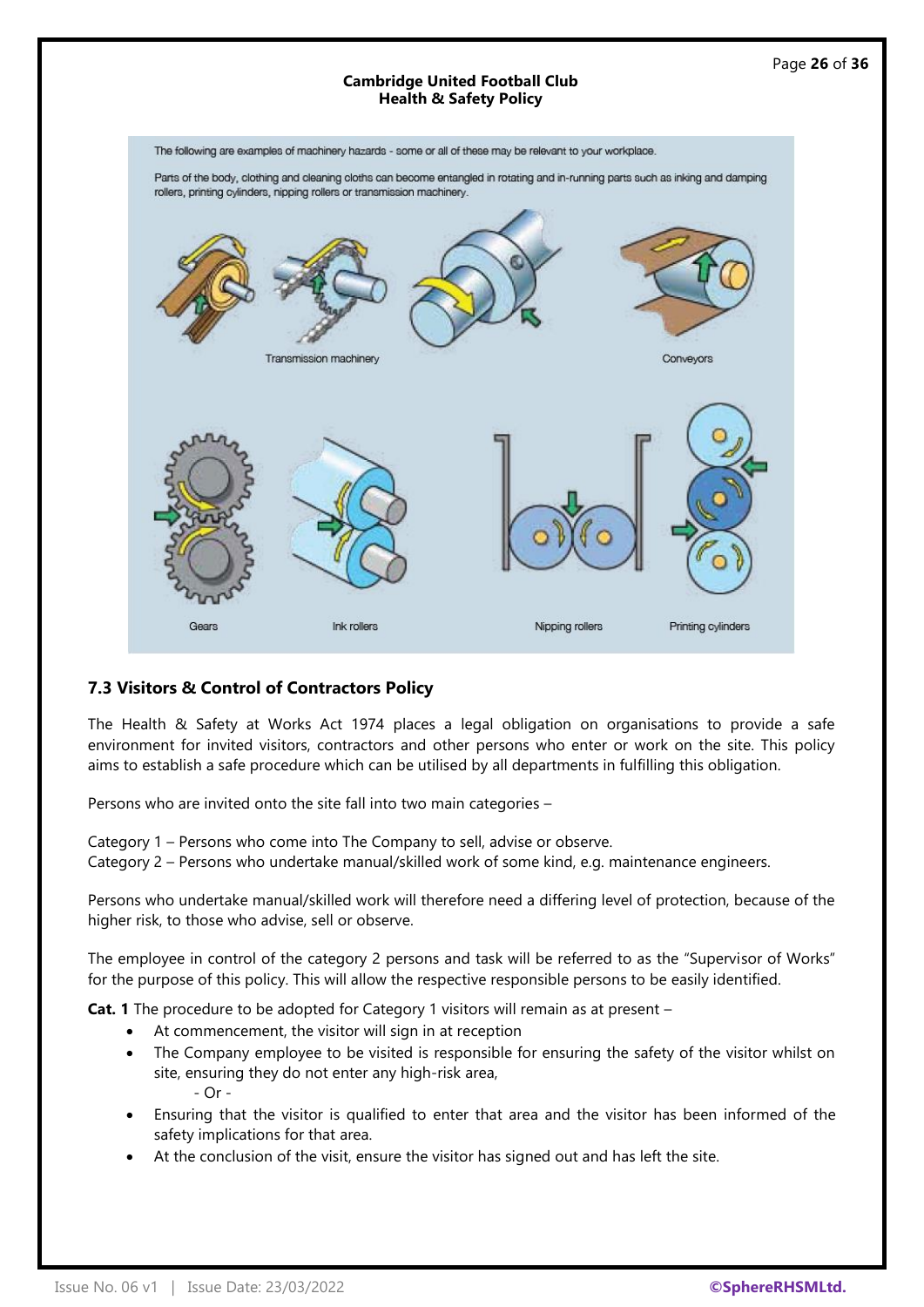**Cat. 2** The procedure to be adopted for Category 2 visitors will be as follows –

- Prior to the work commencing, the employee in control of the task (Supervisor of works), or a nominated deputy, will request and receive a method statement/risk assessment for the task to be undertaken
- The Supervisor of the work will sure that the method statement is suitable for the task at hand. The Health & Safety Advisor will assist where practicable and requested.
- Any queries with regard to the method statement will be investigated and resolved prior to work commencement.
- At commencement, the visitor will sign in at reception and at the conclusion of the visit, the Supervisor will ensure the visitor has signed out and has left the site.
- The Supervisor of works will ensure that an employee will be assigned to chaperone the visitor if necessary throughout the work period.
- Induct the visitor using the information below in section A.
- Walk around the site and inform the visitor of the evacuation procedure and where the evacuation points are.
- Highlight rest rooms and canteen facilities.
- The Supervisor of works is responsible for ensuring the safety of the visitor whilst on site, ensuring they do not enter any high-risk area, or
- Ensuring that the visitor is qualified to enter that area and the visitor has been informed of the safety implications for that area.
- Roof work and works at height may require a specific risk assessment to identify control measures e.g., scaffolding, safety harnesses etc. This must be undertaken prior to work commencing.
- Hot work, welding & cutting will require a specific risk assessment to identify control measures, e.g. fire watch, fire extinguisher, removal of stored stock.
- Ensure the area is left in a safe condition or safe state and that any warning notices are posted.

## **7.3.1 General Undertakings**

All employees, contractors, visitors have a responsibility as follows –

- a. To work safely and consider the safety of other at all times
- b. To report all unsafe or potentially unsafe incidents, whether injury is caused or not, to their Responsible person &/or the appropriate Director
- c. To report all unhealthy/unsafe working conditions to their Supervisors &/or the Appropriate Director
- d. To assist in the investigation of items under b or c with the objective of introducing corrective action and to prevent recurrence.
- e. To comply with The Company's safety rules, policies and procedures and with any statutory obligations
- f. To use safety equipment and clothing provided where necessary.
- g. To undergo safety training where appropriate.
- h. All tools and associated equipment brought onto site will be tested, inspected and certified to the appropriate level with respect to the task at hand, e.g. pat testing, certificate of inspection.
- i. All visitors/contractors/others will be adequately supervised whilst on site. Supervisor of Works to specify level of supervision and identify supervising staff.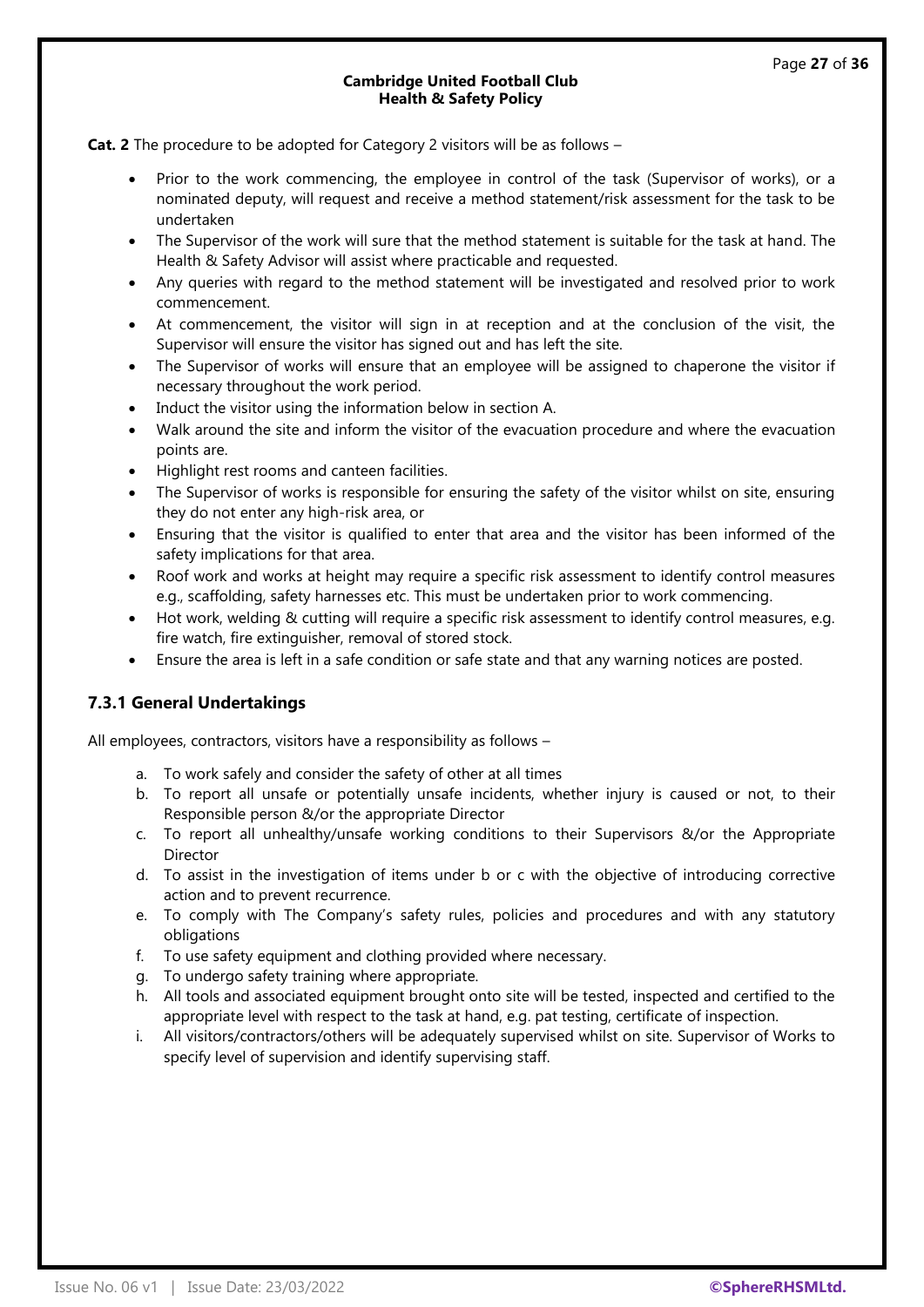## **7.3.2 Fire & Evacuation**

- a. A fire and evacuation system will be implemented onsite following a thorough fire risk assessment. The risk assessment will highlight where fire extinguishers, manual call points, emergency exits, evacuation point, audio/visual alarms and signage are required along with a simple fire action procedure.
- b. On hearing the fire alarm visitors/contractors/other person will make their way to the nearest exit and gather in their designated evacuation point.
- c. The Supervisor of works will ensure the visitors' presence at the evacuation point.

#### **7.3.3 First Aid**

- a. All accidents will be noted in The Company's accident book.
- b. The Supervisor of works will be notified as to the accident by the injured person
- c. The accident may be investigated if necessary under The Company's Accident Reporting Policy.

#### **7.3.4 Works Transport**

- a. Lorries, forklifts and other vehicles may only be driven by staff designated by Company responsible persons.
- b. These staff will have provided licenses to prove appropriate training for the vehicles concerned and will have been authorised in writing to drive Company vehicles.

#### **7.3.5 Smoking, drinking and non-prescribed drugs**

- a. The Company operates a no smoking policy within the club. Smoking areas are designated in areas outside of the building. (Ask the Supervisor of Works to show you where they are situated)
- b. The consumption of alcohol and non-prescribed drugs is not permitted on The Company's premises.

#### **7.4 Working at Height**

The Working at Height Regulations 2005 obliges employers to assess the risk when working at height and to take the following steps:

- a. Eliminate work at height if at all possible as a first step
- b. Assess the risk and then install suitable control measures dependant on the type of work required, the duration of that work and the relative risk.
- c. Use fall protection which protects the many (e.g. scaffolding) in preference to fall prevention that protects the few (e.g. harnesses)
- d. Ensure Staff is fully trained in working at height, and use the correct systems and procedures at all times.

Typical examples would include:

- a. Long duration work at topple height provision of suitable scaffolding an access equipment
- b. Long duration work at topple height moving along a wall use of a MEWP with associated safety harnesses, restriction lanyards and respective training.
- c. Short duration work where three points of contact can be used (30 minutes) use of a suitably secured, maintained and inspected ladder
- d. Low height works utilise a proper, inspected and checked step up to BS standards or step ladder.

The Company will adhere and work to the above regulations to provide a safe working environment at all times.

(Reference INDG 401 – The Work at Height Regulations 2005 – a brief guide)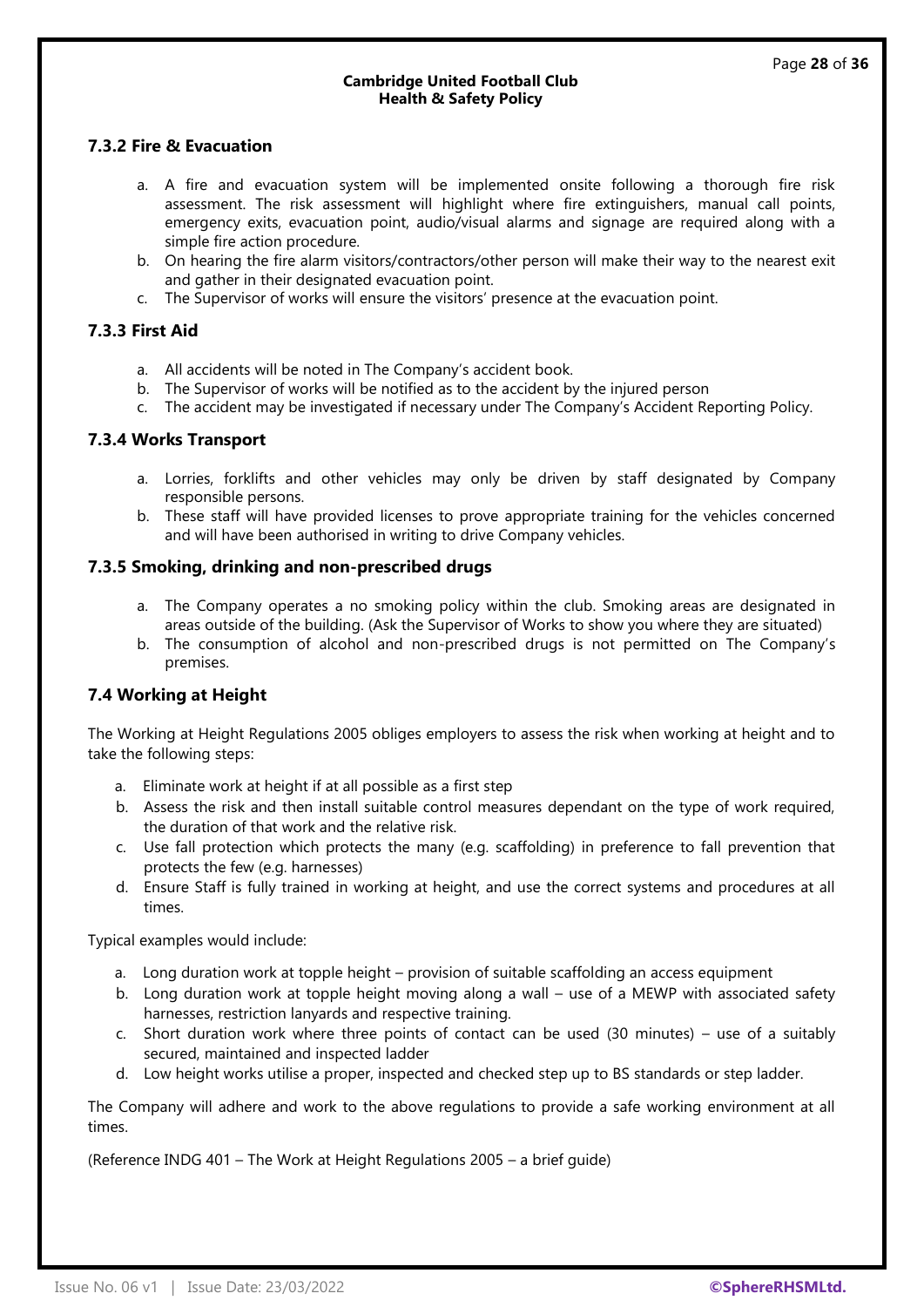## **7.5 Hand Arm Vibration**

- a. The Control of Vibration at Work Regulations 2005 obliges employers to assess the risk of any vibrating equipment, likely to cause harm, and then install suitable control measures to reduce the risk of injury to employees.
- b. The exposure action value (EAV) (2.5 m/s2) is a daily amount vibration exposure above which employers are required to take action to control exposure
- c. The exposure limit value (ELV) (5 m/s2) is the maximum amount of vibration an employee may be exposed to in any single day, (8 hour period). This represents a high risk above which employees should never be exposed.

| Tool Type              | Lowest | Typical  | Highest |
|------------------------|--------|----------|---------|
| Road Breakers          | 5      | 12       | 20      |
| Demolition Hammer      | 8      | 15       | 25      |
| Hammer Drills          | 6      | 9        | 25      |
| Angle Grinders         | 4      |          | 8       |
| Chainsaws              |        | 6        |         |
| <b>Orbital Sanders</b> |        | $7 - 10$ |         |
| Needle Scalers         | 5      |          | 18      |

- d. Typical exposure in m/s2 for certain equipment can be seen in the table below:
- e. The assessment will take account of the actual time exposed or "trigger time"
- f. In the table above a road breaker with a typical value of 12 m/s2 could be used for only 14 minutes before reaching the EAV and 25 minutes before reaching the ELV. The employee will be rotated to a new task after these time periods.
- g. Alternatively, a points system can be used as specified in INDG 175. The points system accurately reflects the above system but in a simple points format.
- h. The Company will adhere and work to the above regulations to provide a safe working environment at all times. (Reference: INDG 175 Control the risks from hand arm vibration.)

#### **7.6 Noise at Work**

- a. The regulations require employers to prevent or reduce risks to Health & Safety from exposure to noise at work.
- c. The regulations require employers to:
	- i. Assess the risk
	- ii. Take action to reduce the noise exposure
	- iii. Provide hearing protection
	- iv. Ensure legal limits are not exceeded
	- v. Provide information instruction & training
	- vi. Carry out health surveillance where applicable
- d. The action levels are: (daily or weekly)

| <b>Action Level</b><br><b>Action Required</b> |          |                                                                                                                                                                                                                                                                              |
|-----------------------------------------------|----------|------------------------------------------------------------------------------------------------------------------------------------------------------------------------------------------------------------------------------------------------------------------------------|
| Lower Action Level                            | 80dB (A) | Employers duty to provide hearing protection and training on those<br>protectors                                                                                                                                                                                             |
| <b>Upper Action Level</b>                     | 85dB (A) | - Employers duty to ensure employees where protection and to investigate<br>the need for health surveillance                                                                                                                                                                 |
| Exposure Limit Value                          | 87dB (A) | - Duty not to expose employees to noise above these levels<br>- These exposure levels take account of any reduction provided by hearing<br>protection.<br>- The Company will adhere and work to the above regulations to provide a<br>safe working environment at all times. |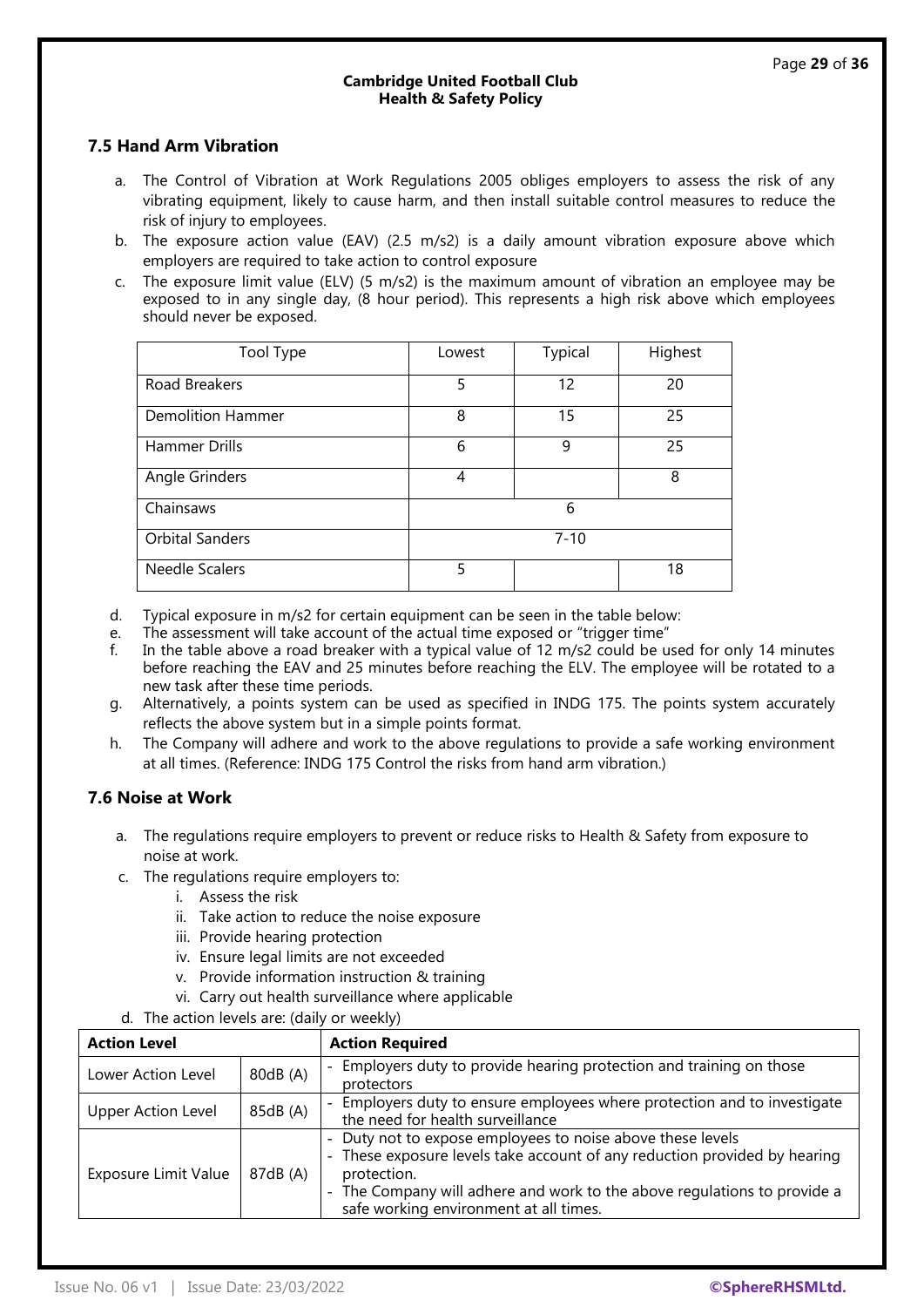#### **7.7 Smoke-Free Regulations 2012**

- a. Employers, Managers and those in charge of smoke-free premises and vehicles will need to:
	- i. display 'no-smoking' signs in smoke-free premises and vehicles
	- ii. take reasonable steps to ensure that staff, customers/members and visitors are aware that premises and vehicles are legally required to be smoke-free
	- iii. remove any existing indoor smoking rooms
	- iv. ensure that no one smokes in smoke-free premises or vehicles

#### **7.7.1 Smoke Free Premises**

- b. The Smoke-free law applies to virtually all 'enclosed' and 'substantially enclosed' public places and workplaces. This includes both permanent structures and temporary ones such as tents and marquees. This also means that indoor smoking rooms in public places and workplaces are no longer allowed.
	- i. Premises are considered 'enclosed' if they have a ceiling or roof and (except for doors, windows or passageways) are wholly enclosed either on a permanent or temporary basis.
	- ii. Premises are considered 'substantially enclosed' if they have a ceiling or roof, but have an opening in the walls, which is less than half the total area of the walls. The area of the opening does not include doors, windows or any other fittings that can be opened or shut
- c. Smoke-free vehicles
- d. The new law also requires vehicles to be smoke-free at all times if they are used:
	- i. to transport members of the public or
	- ii. In the course of paid or voluntary work by more than one person regardless of whether they are in the vehicle at the same time.
- e. Vehicles that are used primarily for private purposes are not required to be smoke-free.

#### **7.7.2 Required Signage for Smoke-Free Premises**

- f. The law requires no-smoking signs to be displayed in all smoke-free premises and vehicles. Signs help to make it clear which premises and vehicles are smoke-free and demonstrate that you are taking the necessary steps to meet the requirements of the new law.
- g. The law requires no-smoking signs to be displayed in all smoke-free premises and vehicles. Signs help to make it clear which premises and vehicles are smoke-free and demonstrate that you are taking the necessary steps to meet the requirements of the new law.
- h. At least one legible no-smoking sign must be displayed in smoke-free premises
- i. Ensure that at least one legible no-smoking sign is displayed in vehicles.

## **7.8 Control of Asbestos at Work**

The Control of Asbestos at Work Regulations 2012 requires the employer:

- a. To not expose his workforce, or the workforce of others to dangerous asbestos fibres.
- b. Find out whether the building or premises has asbestos within it.
- c. Have samples taken to determine what type of asbestos is present in the workplace
- d. Display signage, bringing the attention of asbestos to his employees
- e. Ensure that a full asbestos report and samples are taken of any asbestos with the operating premises of The Company
- f. Ensure that the asbestos report is reviewed at least annually
- g. Have a fully intrusive survey undertaken prior to major works on any premises
- h. Train his employees to recognise & deal with asbestos & asbestos products
- i. Have suitable procedures and practices in place to allow his staff to inform the management team of the presence of asbestos
- j. Make no use of asbestos products
- k. Ensure that any asbestos is removed and disposed of by a competent licensed person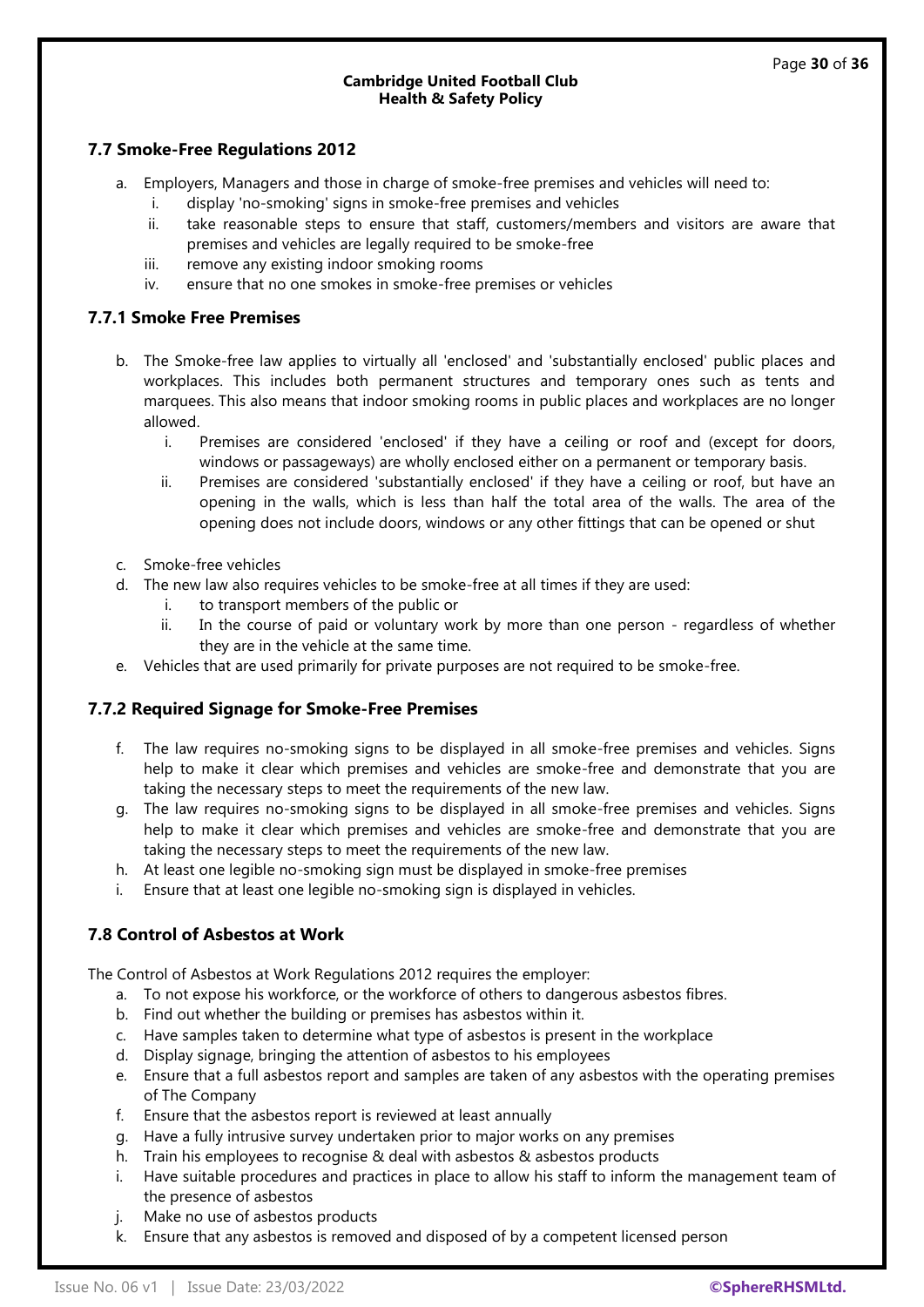l. Ensure that any employee asbestos exposure is immediately reported to the HSE

The Company will comply fully with this regulation and ensure that the Board of Directors will ensure that the regulations and their obligations are fully complied with.

#### **7.9 Fire Procedures**

- a. The Regulatory Reform (Fire Safety) Order along with other affiliated regulations places the following obligations on the employer:
	- i. To assess fire risk
	- ii. To provide suitable detection and protection measures
	- iii. To provide suitable procedures so that staff so as they are confident in their emergency actions, should an incident occur
	- iv. To train staff to be competent in their actions with regards to fire incidents
- b. The Company will place systems and procedures in place, both in the offices and on site, to comply with its legal obligation.

#### **7.10 Dusts, Dermatitis & Skin Care**

- a. All construction based dusts have the potential to cause ill health and therefore the following hierarchy will be used to prevent dusts or exposure.
	- i. Where practicable dusts will be eliminated by using fluids to suppress the dust
	- ii. Where this cannot be achieved, dusts will be collected using vacuum type systems with Hepa filters – the guidance contained in HSE Leaflet CIS69 – Controlling Dusts with on tool extraction will be followed.
	- iii. Where this cannot be achieved, masks will be provided to at least FFP3 standard. It is noted that all personnel using dust masks/RPE will be required to undergo FaceFit testing provided by a Fit2Fit accredited provider – suppliers of PPE to The Company will be approached in the first instance.
- b. Dermatitis & Skin Care will be achieved:
	- i. by using barrier creams and low strength soaps along with replenishing creams
	- ii. Gloves will be supplied where appropriate
- c. Staff will be supplied with the HSE guidance note (INDG 233) on dermatitis and encouraged to seek help from their doctor when applicable

#### **7.11 Training**

All employees will be interviewed and assessed at their induction and on a regular basis to establish their training requirements. Records will be kept, and a training programme will be established giving priority to the most hazardous areas and needs of young and/or new employees. No person will be permitted to drive a Company vehicle or use an article of plant unless they are authorised and trained to do so. In addition, they will not be permitted to operate any machinery, apparatus, tool or installation unless they have received appropriate training. Arrangements will be made, where necessary, for suitable training of staff in the use of firefighting equipment. A health & safety induction will be provided on the first day of their employment or as soon as possible thereafter, advising on health and safety hazards and explaining safe systems and methods of work. Staff will be issued with training on personal protective equipment.

#### **7.12 Protective Clothing & Equipment**

The Directors will ensure that adequate resources are available for the provision of suitable personal protective clothing or equipment (PPE). The site supervisor will ensure that before employees are set to work, necessary information, instruction, and training in the correct use of PPE will be given. PPE will be used, stored, cleaned and maintained in accordance with the manufacturers' instructions. PPE will be provided for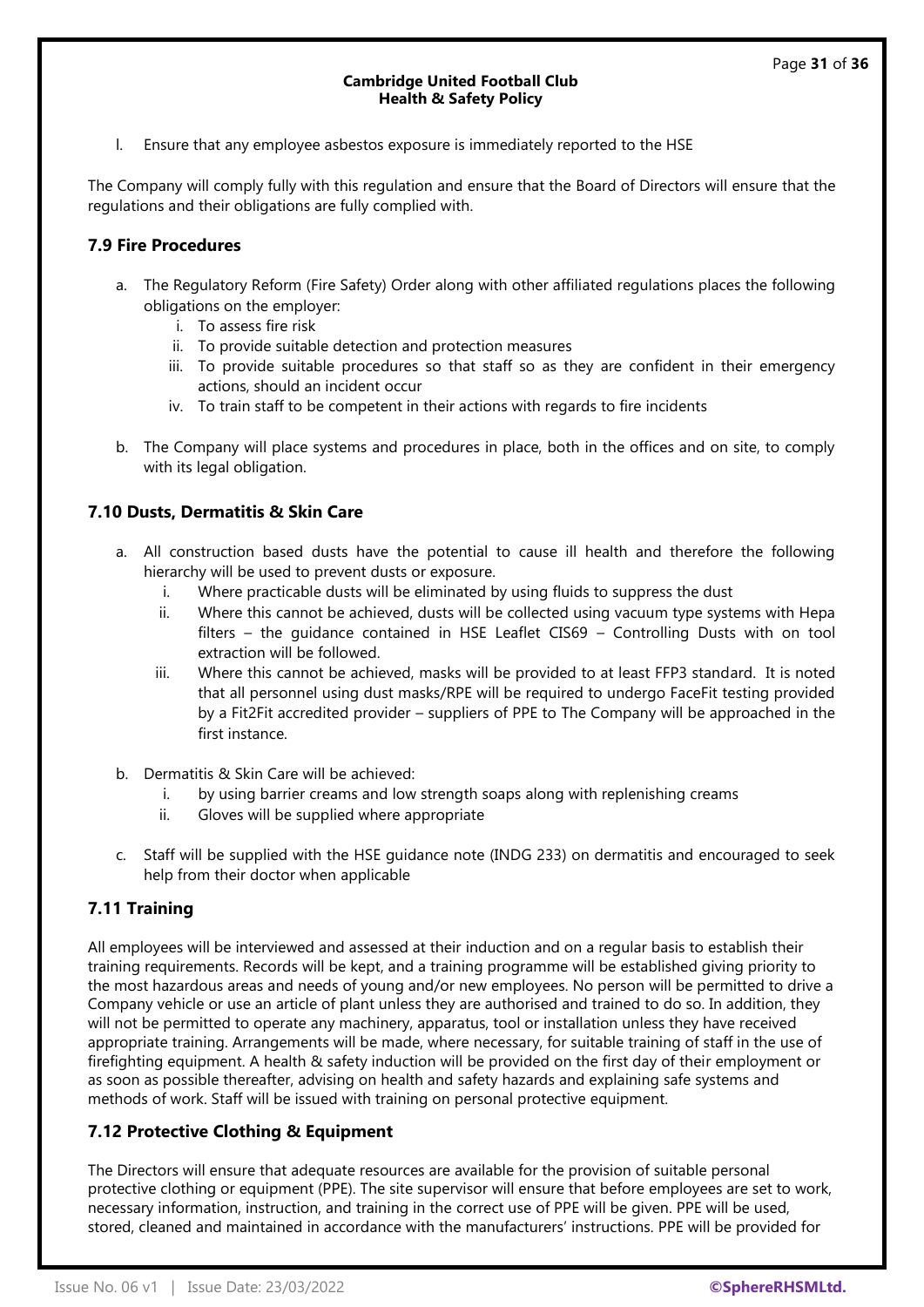those employees who require it and matched to the requirements of each task. A record of the issue of personal protective equipment will be kept.

#### **7.13 The Provision of Safe Working Environment & Welfare Facilities at Work**

In striving to provide a safe place of work and working environment, The Company will endeavour to provide suitable welfare facilities as well as a safe means of access and egress to and from every place at which any of the facilities are provided. Every such place shall, so far as is reasonably practicable, be made and kept safe. Attention will be given to;

- Ventilation
- **Temperature**
- Lighting, windows, skylights and ventilators
- **Cleanliness**
- Room dimensions and space
- Work stations and seating
- The potential for falls or falling objects
- The condition of floors and traffic routes
- Sanitary and washing facilities
- The provision of drinking water
- Accommodation changing and drying facilities for clothing
- The provision of a rest room or canteen or other area to rest and to eat meals

In regard to prevention of unauthorised access to sites, Operatives will comply with The Company's arrangements i.e. ensure that any visitors are notified. Site induction should address what procedure to follow in the event that operatives identify an unauthorised person in their area. Operatives will not interfere with or misuse any security arrangements in place e.g. unauthorised amendment or removal of fencing or barriers.

#### **7.14 Construction Design & Management Regulations 2015**

These Regulations came into force from 6 April 2015 and replaced the previous Regulations of 2007. The Duties of Designer, Contractor (and Workers) are recognised as being applicable to the operations of The Company. The HSE Guidance Notes (L153) are held within the office. The list of Duty holders and Responsibilities are overleaf.

The Company understands its responsibilities to be to plan, manage and monitor construction works so that it is carried out without risks to Health and Safety. For projects where there is more than one Contractor, we would co-ordinate our activities with others. If we are the sole contractor, we will prepare a written Construction Phase Plan (comprising site specific method statement and risk assessments with additional information as required). We will ensure that workers are consulted on matters related to their Health and Safety (evidenced by toolbox talks) and enforce rules/operating procedures to protect these (evidenced by signed copies of method statements and site rules where applicable).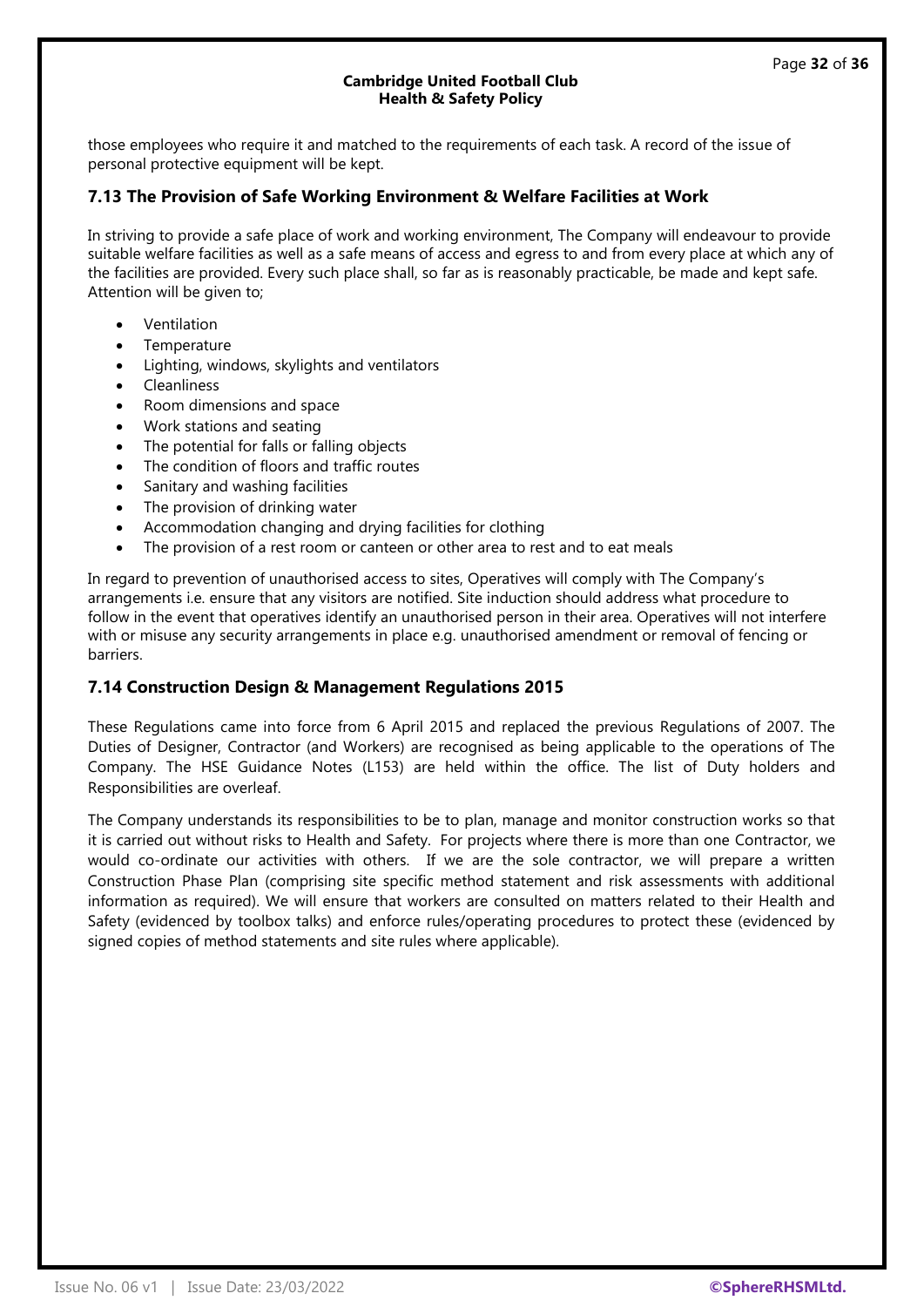| <b>CDM Dutyholders - Who</b><br>are they?                                                                                                                                                                                                              | <b>Summary of Role/Main Duties</b>                                                                                                                                                                                                                                                                                                                                                                                                                                                                                                                                                    |  |  |
|--------------------------------------------------------------------------------------------------------------------------------------------------------------------------------------------------------------------------------------------------------|---------------------------------------------------------------------------------------------------------------------------------------------------------------------------------------------------------------------------------------------------------------------------------------------------------------------------------------------------------------------------------------------------------------------------------------------------------------------------------------------------------------------------------------------------------------------------------------|--|--|
| <b>Clients</b><br>Organisations or individuals for<br>whom a construction project is<br>carried out.                                                                                                                                                   | Make suitable arrangements for managing a project. This includes making<br>$\gg$<br>sure:<br>i. other dutyholders are appointed;<br>ii. sufficient time and resources are allocated;<br>» Making sure:<br>i. relevant information is prepared and provided to other dutyholders;<br>ii. the principal designer and principal contractor carry out their duties;<br>iii. Welfare facilities are provided.<br>iv. The HSE are notified of the project where applicable                                                                                                                  |  |  |
| <b>Domestic clients</b><br>People who have construction<br>work carried out on their own<br>home, or the home of a family<br>member that is not done as<br>part of a business, whether for<br>profit or not.                                           | Domestic clients are in scope of CDM 2015, but their duties as a client are<br>$\rightarrow$<br>normally transferred to:<br>i. the contractor, on a single contractor project; or;<br>ii. The principal contractor, on a project involving more than one<br>contractor.<br>However, the domestic client can choose to have a written agreement with the<br>principal designer to carry out the client duties.                                                                                                                                                                         |  |  |
| <b>Designers</b><br>Part of a business, prepare or<br>modify designs for a building,<br>product or system relating to<br>construction work.                                                                                                            | When preparing, or modifying designs, to eliminate, reduce or control<br>$\rightarrow$<br>foreseeable risks that may arise during:<br>i. Construction; and<br>ii. The maintenance and use of a building once it is built.<br>Provide information to other members of the project team to help them<br>$\lambda$<br>fulfil their duties.                                                                                                                                                                                                                                               |  |  |
| <b>Principal designers</b><br>Designers appointed by the<br>client in projects involving<br>more than one contractor.<br>They can be an organisation or<br>an individual with sufficient<br>knowledge, experience and<br>ability to carry out the role | Plan, manage, monitor and coordinate Health and Safety in the pre-<br>$\rightarrow$<br>construction phase of a project. This includes:<br>i. identifying, eliminating or controlling foreseeable risks;<br>ii. ensuring designers carry out their duties;<br>Prepare and provide relevant information to other dutyholders;<br>$\rightarrow$<br>Liaise with the principal contractor to help in the planning, management,<br>$\rightarrow$<br>monitoring and coordination of the construction phase.<br>Prepare the Health & Safety File for the end of the project.<br>$\rightarrow$ |  |  |
| <b>Principal contractors</b><br>Contractors appointed by the<br>client to coordinate the<br>construction phase of a project<br>where it involves more than<br>one contractor.                                                                          | Plan, manage, monitor and coordinate the construction phase of a project.<br>$\rightarrow$<br>This includes:<br>i. liaising with the client and principal designer;<br>ii. preparing the construction phase plan;<br>iii. Organising cooperation between contractors and coordinating their<br>work.<br>» Ensure:<br>i. suitable site inductions are provided;<br>ii. reasonable steps are taken to prevent unauthorised access;<br>iii. workers are consulted and engaged in securing their Health and<br>Safety; and<br>iv. Welfare facilities are provided.                        |  |  |
| <b>Contractors</b><br>Those who do the actual<br>construction work and can be<br>either an individual or a<br>Company                                                                                                                                  | » Plan, manage and monitor construction work under their control so that it is<br>carried out without risks to Health and Safety;<br>For projects involving more than one contractor, coordinate their<br>activities with others in the project team - in particular, comply with<br>directions given to them by the principal designer or principal contractor;<br>For single-contractor projects, prepare a construction phase plan.<br>$\gg$                                                                                                                                       |  |  |
| <b>Workers</b><br>People who work for or under<br>the control of contractors on a<br>construction site                                                                                                                                                 | » They must:<br>i. be consulted about matters which affect their health, safety and<br>welfare;<br>ii. take care of their own Health and Safety and others who may be<br>affected by their actions;<br>iii. report anything, they see which is likely to endanger either their own<br>or others' Health and Safety;<br>» cooperate with their employer, fellow workers, contractors and other<br>dutyholders;                                                                                                                                                                         |  |  |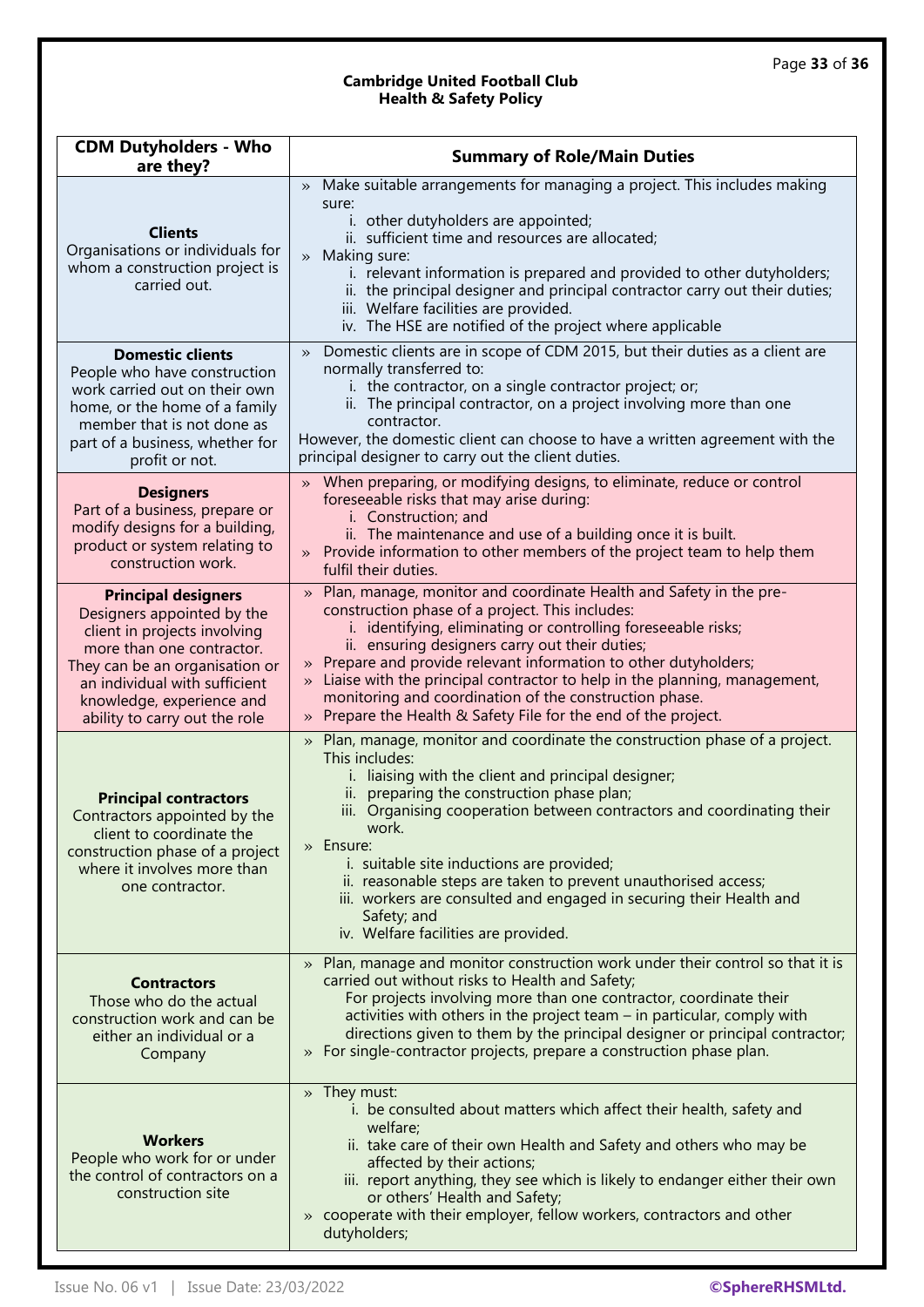#### **7.15 Stress Management**

See separate Policy within the Policies folder.

## **7.16 Covid 19**

Employers have a legal duty to manage risks to those affected by their business. The way to do this is to carry out a health and safety risk assessment, including the risk of Covid-19, and to take reasonable steps to mitigate the risks you identify.

Covid is a highly contagious disease that can have severe effects on people, especially those who are vulnerable. The virus is likely to pass from person to person in communal areas and where it is not possible to maintain safe distances between persons even if you are fully vaccinated.

If a person is infected while working, it can be passed on through families and other contacts. You can spread the virus even if you don't have symptoms. The measures necessary to minimise the risk of spread of infection rely on everyone taking responsibility for their actions and behaviours.

The best way to deal with this virus is to utilise the following system:

- Minimise the number of people on site & have work / stay at home policies.
- Make sure employees and contractors can [spot symptoms.](https://www.nhs.uk/conditions/coronavirus-covid-19/check-if-you-have-coronavirus-symptoms/)
- Tell workers with symptoms to [quarantine immediately](https://www.nhs.uk/conditions/coronavirus-covid-19/what-to-do-if-you-or-someone-you-live-with-has-coronavirus-symptoms/staying-at-home-if-you-or-someone-you-live-with-has-coronavirus-symptoms/) (see government website for latest information regarding isolation).
- Wash hands with soap for at least 20 seconds (using replenishing creams after).
- Encourage your staff to obtain the Covid vaccination.
- Utilise online video and meeting systems such as Microsoft teams and Zoom etc
- Explain the procedure and provide training where necessary.
- Consider the protected characteristics of your workers when making decisions, and to prevent discrimination.

If you must go into work:

- Display notices to warn staff and others of your Covid procedures.
- Encourage washing of hands with soap for at least 20 seconds.
- Enforce health screening at workplace entrance.
- To minimise risk of spreading Covid, you should limit the close contact you have with those you do not usually live with e.g. 2 metre distance.
- Wear face coverings to prevent Covid exposure when working closer than 2 metres.
- Using screens of a suitable and sufficient size and stature to protect staff.
- Wear face coverings and face screens.
- Wipe downs ledges and work surfaces and surfaces in communal areas with disinfectant regularly.
- Wipe down packages and items delivered with disinfectant.
- Allow staggered start and finishing time procedures to be put in place and used.
- Travel in vehicles separately (unless staff live together).

Red List Countries:

- If you live in England, you should follow Government guidance with regards travel to countries or territories on the Governments red list.
- When you arrive in England from a red list country you must follow Government guidance with regards isolation.

Cases of Covid must be reported to the enforcing authority in your workplace under RIDDOR when exposure is as a result of a person's work: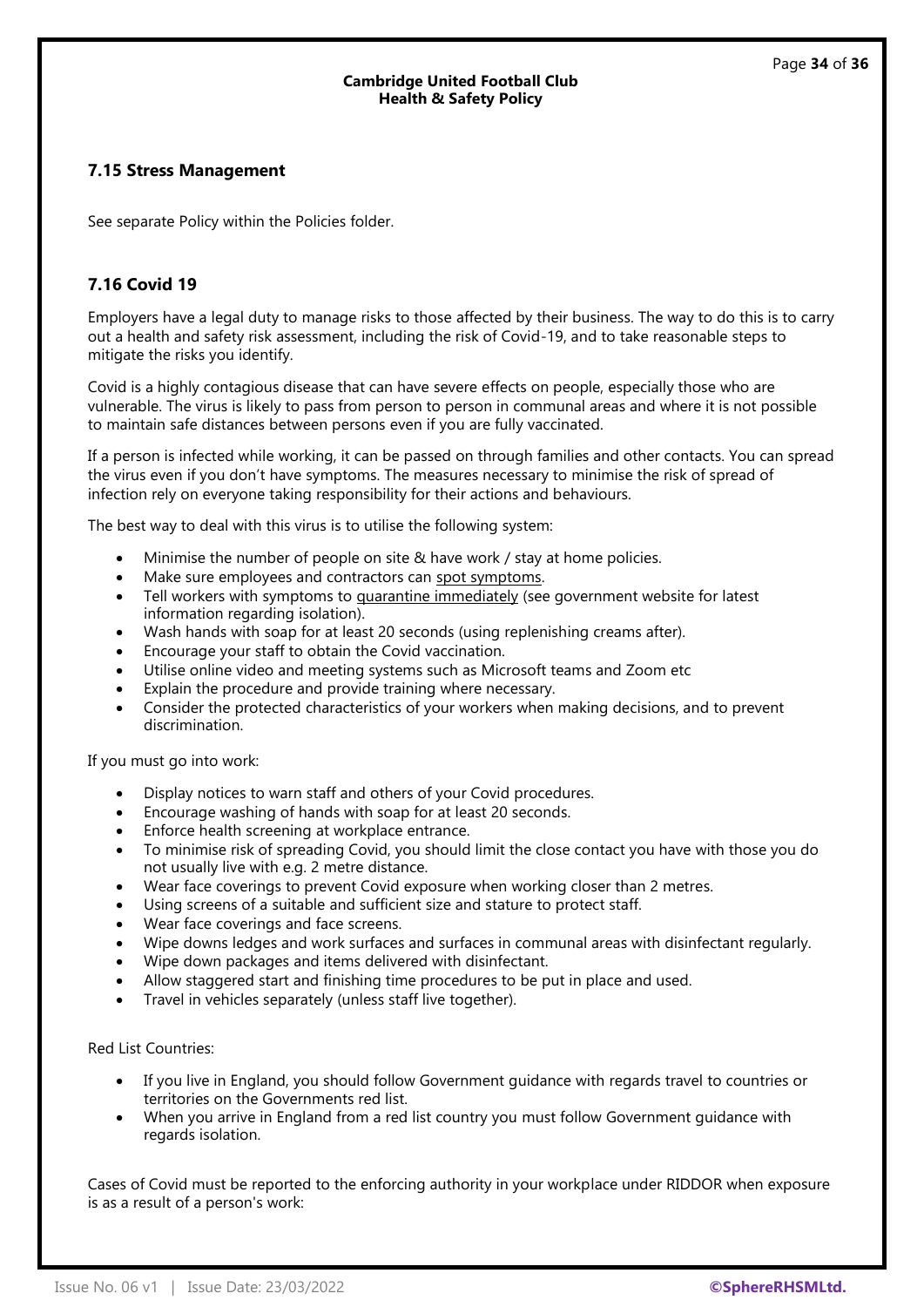- An accident or incident at work has, or could have, led to the release, or escape of coronavirus. This must be reported as [a dangerous occurrence](https://www.hse.gov.uk/coronavirus/riddor/index.htm#dangerous)
- A person at work (a worker) has been diagnosed as having Covid attributed to an occupational exposure to coronavirus. This must be reported as [a case of disease](https://www.hse.gov.uk/coronavirus/riddor/index.htm#disease)
- A worker dies as a result of occupational exposure to coronavirus. This must be reported as [a work](https://www.hse.gov.uk/coronavirus/riddor/index.htm#death)[related death due to exposure to a biological agent](https://www.hse.gov.uk/coronavirus/riddor/index.htm#death)

Timeline for reporting an incident:

The responsible person should notify the enforcing authority by the quickest practicable means, without delay, and send a report within 10 days.

References: HM Government, HSE and NHS

#### **7.17 Policy Review**

A review of this Policy will occur at least annually. Provision will also be made for review in the event of the introduction of new legislation, the amendment of existing legislation, or any additional or change to existing Approved Codes of Practice or guidance notes. This Policy will be subject to regular audits/monitoring to ensure the effectiveness of preventative and protective measures and reviewed as necessary.

Employees are encouraged bring to the attention of their Director or Manager any areas which, in their opinion, this policy appears inadequate. Comments will be passed onto the Director for consideration and review.

# **Cambridge United Football Club**